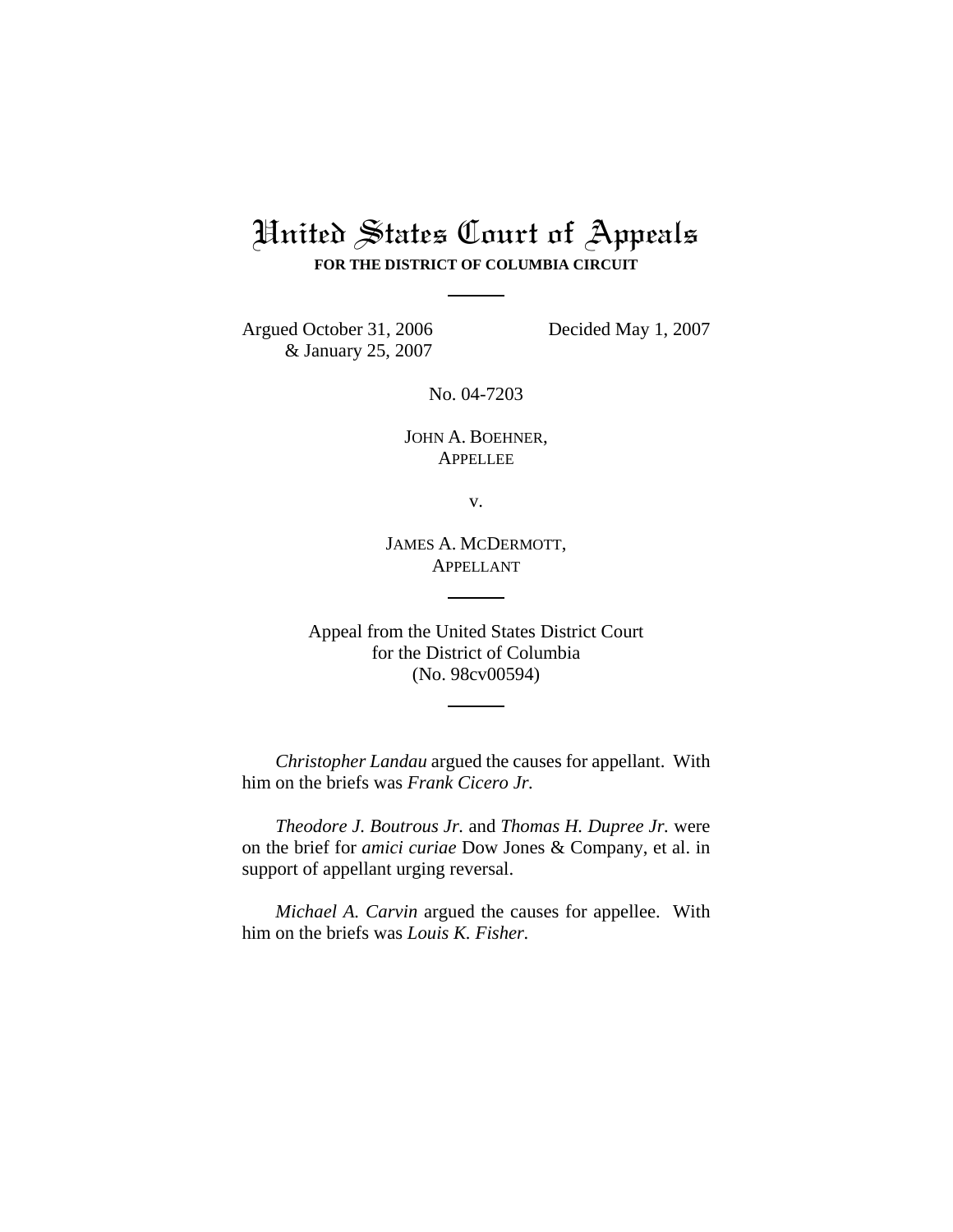Before: GINSBURG, *Chief Judge*, and SENTELLE, HENDERSON, RANDOLPH, ROGERS, TATEL, GARLAND, BROWN and GRIFFITH, *Circuit Judges*. \*

Opinion for the Court filed by *Circuit Judge* RANDOLPH.

Concurring opinion filed by *Circuit Judge* GRIFFITH.

Dissenting opinion filed by *Circuit Judge* SENTELLE, in which *Circuit Judges* ROGERS, TATEL and GARLAND join and *Circuit Judge* GRIFFITH joins as to Part I.

RANDOLPH, *Circuit Judge*: Both parties to this case are members of the United States House of Representatives. John A. Boehner, the plaintiff, represents Ohio's Eighth District. James A. McDermott, the defendant, represents Washington's Seventh District. The complaint alleged that Representative McDermott violated 18 U.S.C. § 2511(1)(c) when he disclosed a tape recording of an illegally intercepted conversation in which Representative Boehner participated.

In our initial decision in this case, we held that Representative McDermott did not have a First Amendment right to disclose the tape. *Boehner v. McDermott*, 191 F.3d 463 (D.C. Cir. 1999). The Supreme Court vacated our decision and returned the case to us for further consideration in light of *Bartnicki v. Vopper*, 532 U.S. 514 (2001). *See* 532 U.S. 1050 (2001). We remanded the case to the district court. After the parties engaged in discovery, the district court granted summary judgment in favor of Representative Boehner, awarding him \$ 10,000 in statutory damages, *see* 18 U.S.C. § 2520(c)(2), \$ 50,000 in punitive damages, and reasonable attorney's fees and costs. A panel of this court, with one judge dissenting,

<sup>\*</sup> Circuit Judge Kavanaugh did not participate in this matter.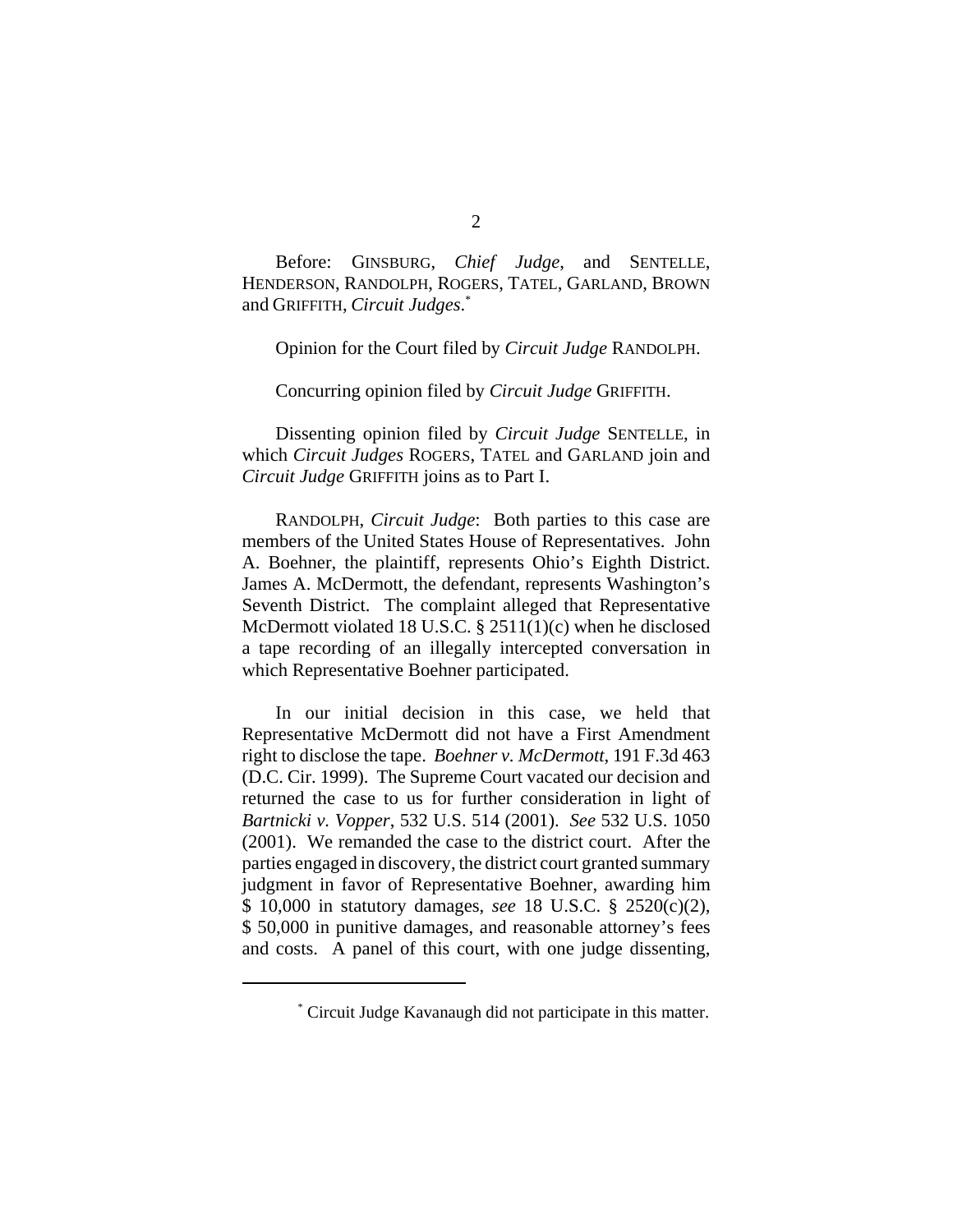affirmed on the ground that Representative McDermott had not lawfully obtained the tape recording. *Boehner v. McDermott*, 441 F.3d 1010 (D.C. Cir. 2006). We vacated that decision and ordered the case reheard en banc. *Boehner v. McDermott*, No. 04-7203 (D.C. Cir. June 23, 2006) (order granting rehearing en banc).

On remand, the record developed in discovery showed the following.

On December 21, 1996, Representative Boehner participated in a conference call with members of the Republican Party leadership, including then-Speaker of the House Newt Gingrich. At the time of the conversation Gingrich was the subject of an investigation by the House Committee on Standards of Official Conduct, commonly known as the House Ethics Committee. Representative Boehner was chairman of the House Republican Conference. The participants discussed how they might deal with an expected Ethics Committee announcement of Gingrich's agreement to accept a reprimand and to pay a fine in exchange for the Committee's promise not to hold a hearing.

Representative Boehner was in Florida when he joined the conference call. He spoke from a cellular telephone in his car. John and Alice Martin, who lived in Florida, used a police radio scanner to eavesdrop on the conversation, in violation of 18 U.S.C. § 2511(1)(a). They recorded the call and delivered the tape in a sealed envelope to the Florida office of then-Representative Karen Thurman. Staff members forwarded the envelope to Thurman's Washington office. On January 8, 1997, Thurman's chief of staff learned that the Martins would be visiting the Washington office. Both Thurman and her chief of

I.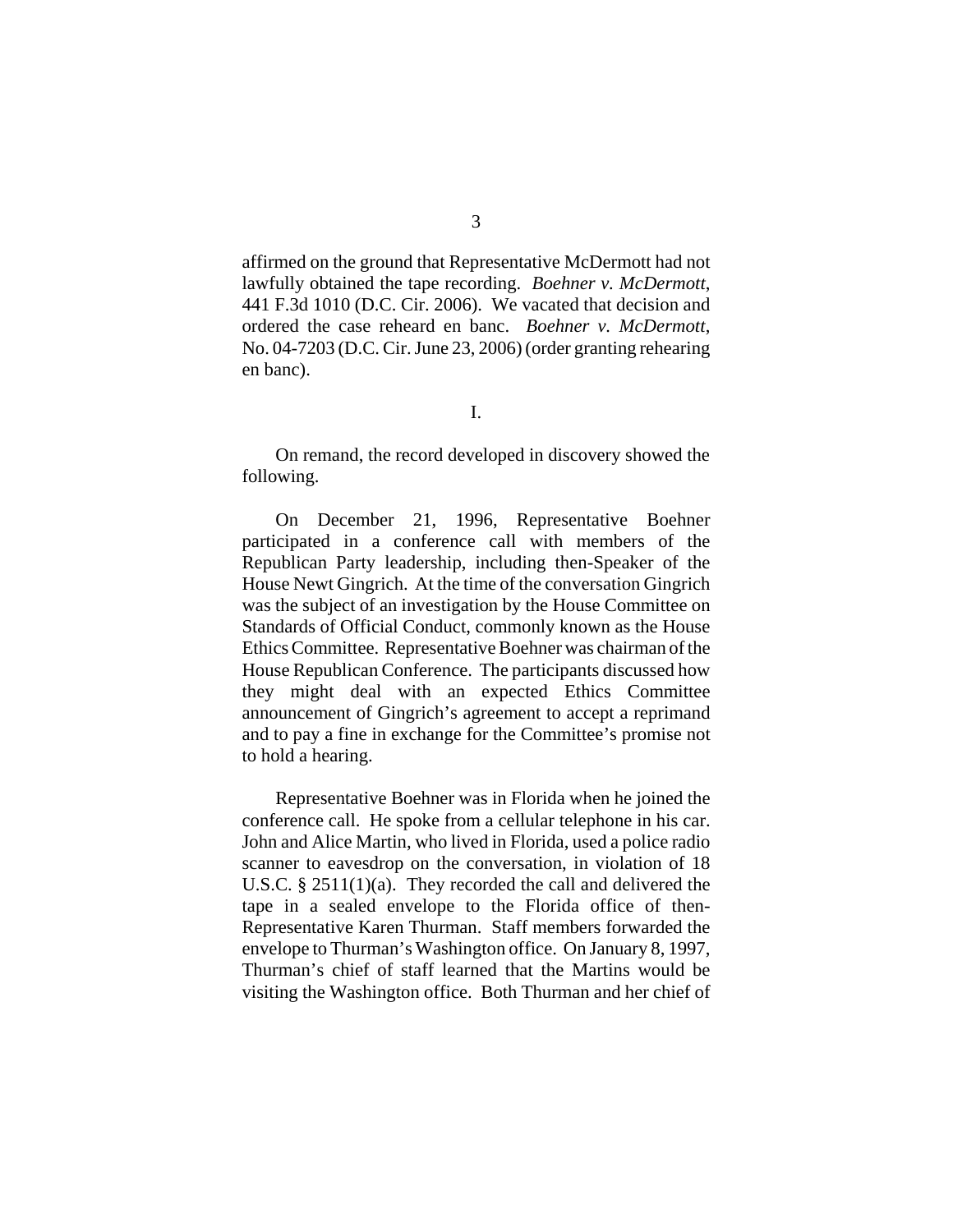staff sought legal advice about accepting the tape, presumably because they knew of its contents and how it had been recorded. At some point they consulted then-Representative David Bonior's chief of staff and legislative director. Stan Brand, former General Counsel to the House of Representatives, advised that the tape should not be accepted under any circumstances and that it should be turned over to the Ethics Committee or other appropriate authorities. When the Martins arrived at Thurman's office, her chief of staff returned the tape in its unopened envelope and suggested they turn it over to the Ethics Committee.

At about 5 p.m. on January 8, 1997, in a small anteroom adjacent to the Ethics Committee hearing room, the Martins delivered the tape to Representative McDermott in a sealed 8-1/2" by 11" envelope. At the time, Representative McDermott was the ranking Democrat on the Ethics Committee. With the envelope the Martins also delivered a business card and a typed letter dated January 8, 1997, and addressed to "Committee On Standards of Official Conduct . . . Jim McDermott, Ranking Member." The letter read:

> Enclosed in the envelope you will find a tape of a conversation heard December 21, 1996 at about 9:45 a.m. The call was a conference call heard over a scanner. We felt the information included were [sic] of importance to the committee. We live in the 5th. Congressional District and attempted to give the tape to Congresswoman Karen Thurman. We were advised by her to turn the tape directly over to you. We also understand that we will be granted immunity.

> My husband and I work for Columbia County Schools in Columbia County Florida. We pray that committee will consider our sincerity in placing it in your hands.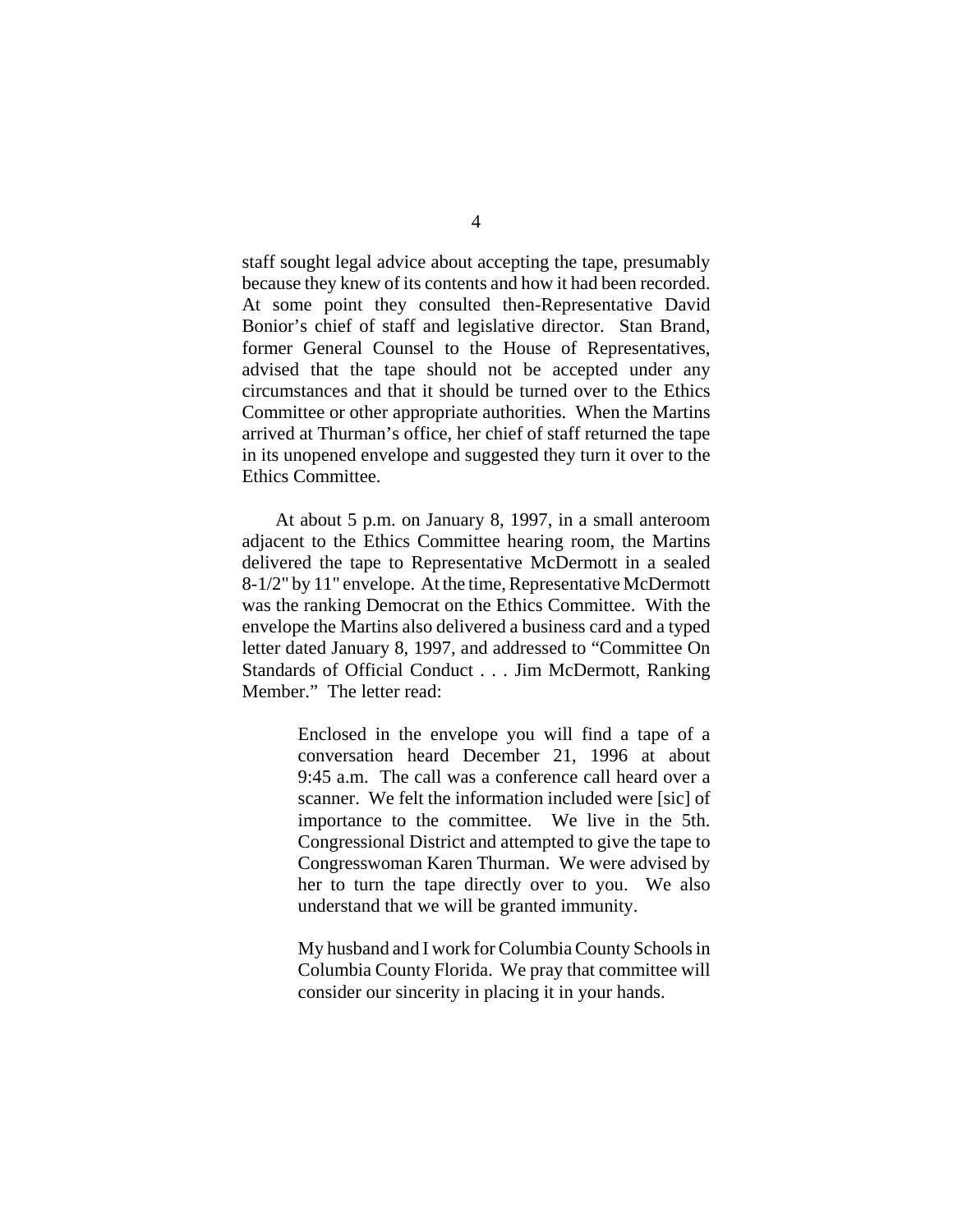We will return to our home today.

Thank you for your consideration.

John and Alice Martin

After conversing with the Martins, Representative McDermott accepted the envelope and returned to the Ethics Committee hearing room.

Later that evening, during a recess, Representative McDermott left the Ethics Committee hearing room and went to his office. There he opened the Martins' envelope, emptied the contents, and listened to the tape. Still later, he called two reporters: Jeanne Cummings of *The Atlanta Journal-Constitution*, for whom he left a message, and Adam Clymer of *The New York Times*, whom he reached. Clymer went to Representative McDermott's office, listened to the tape, and made a recording of it. Cummings returned Representative McDermott's call the next day and came to his office and listened to the tape.

The contents of the tape had substantial news value. In particular, the tape revealed information bearing on whether Gingrich had violated his settlement agreement with the Ethics Committee. On January 10, 1997, *The New York Times* published a front-page article by Clymer entitled "Gingrich Is Heard Urging Tactics in Ethics Case." The article, which included lengthy excerpts of the recorded conversation, reported the circumstances leading to the disclosure of the tape:

> The call was taped by people in Florida who were unsympathetic to Mr. Gingrich and who said they heard it on a police scanner that happened to pick up the cellular telephone transmissions of one of the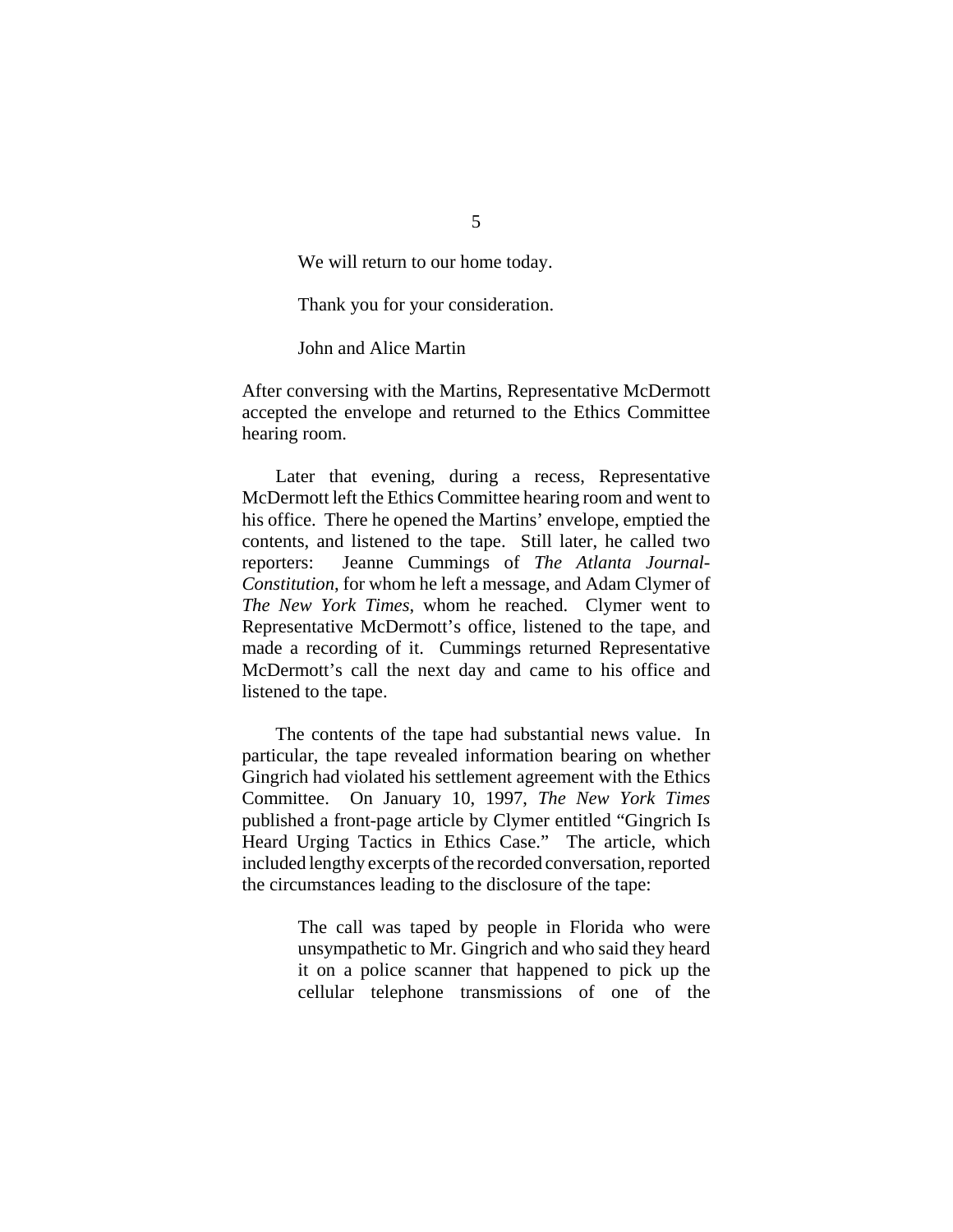participants. It was given to a Democratic Congressman, who made the tape available to The New York Times. . . .

Mr. Gingrich, Mr. Bethune and the others discussed their tactics in a conference telephone call, a transcript of which was made available by a Democratic Congressman hostile to Mr. Gingrich who insisted that he not be identified further.

The Congressman said the tape had been given to him on Wednesday by a couple who said they were from northern Florida. He quoted them as saying it had been recorded off a radio scanner, suggesting that one participant was using a cellular telephone. They said it was recorded about 9:45 A.M. on Dec. 21.

Adam Clymer, *Gingrich Is Heard Urging Tactics in Ethics Case*, N.Y. TIMES, Jan. 10, 1997, at A1, A20. *The Atlanta Journal-Constitution* ran a similar story the following day. *See* Jeanne Cummings, *Gingrich Ethics Case: Panel Trusted His Motives, Gingrich Told GOP Allies*, ATLANTA J.-CONST., Jan. 11, 1997, at 6A.

On January 13, 1997, the Martins held a press conference and identified Representative McDermott as the congressman to whom they had delivered the tape. Representative McDermott then sent copies of the tape to the offices of the Ethics Committee and resigned from the Committee. The Committee Chairman, then-Representative Nancy Johnson, forwarded the tape to the Department of Justice. The government prosecuted the Martins for violating 18 U.S.C. § 2511(1)(a), which forbids unauthorized interception of "wire, oral, or electronic communication." The Martins pled guilty and were fined \$ 500.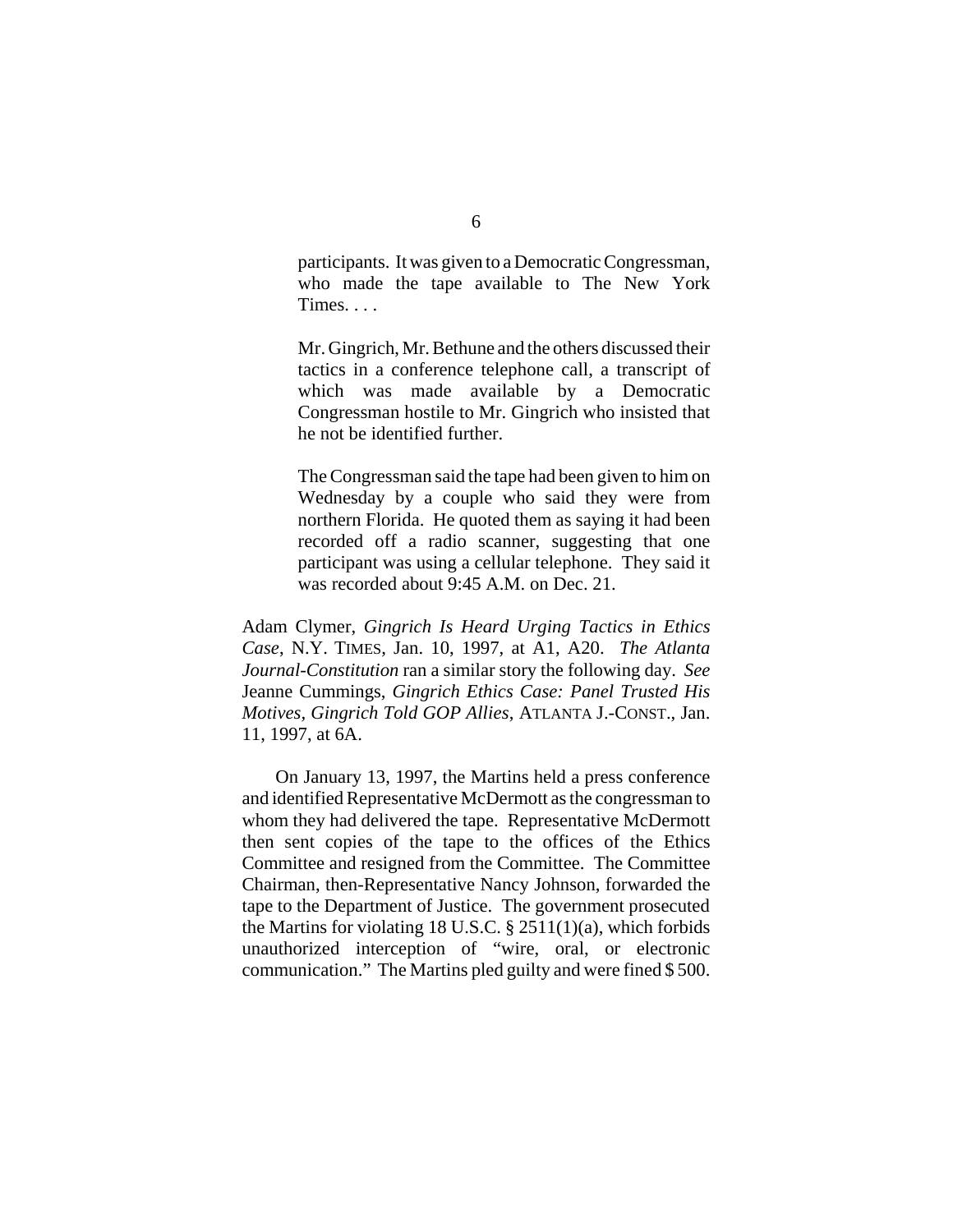On cross motions for summary judgment, the district court held that Representative McDermott violated 18 U.S.C.  $§$  2511(1)(c) when he disclosed the tape to the reporters. *Boehner v. McDermott*, 332 F. Supp. 2d 149, 158 (D.D.C. 2004). Section 2511(1)(c) makes intentional disclosure of any illegally intercepted conversation a criminal offense if the person disclosing the communication knew or had "reason to know" that it was so acquired. The district court viewed the crucial issue to be whether Representative McDermott lawfully obtained the tape from the Martins. *See id.* at 163-64. The court held there was no genuine issue of material fact that the Martins' letter to Representative McDermott had been outside of the envelope containing the tape and that Representative McDermott must have read it. *Id.* at 166-67, 169. This established that Representative McDermott, when he accepted the tape, knew the Martins had illegally intercepted the conversation and illegally disclosed it to him. It followed that he did not lawfully obtain the tape. *Id.* at 165-66, 169. On appeal, a divided panel of this court agreed that Representative McDermott obtained the tape unlawfully, but for reasons other than those the district court gave. 441 F.3d at 1016-17.

## II.

This is an as-applied challenge to 18 U.S.C.  $\S 2511(1)(c)$ . The question therefore is whether Representative McDermott had a First Amendment right to disclose to the media this particular tape at this particular time given the circumstances of his receipt of the tape, the ongoing proceedings before the Ethics Committee, and his position as a member of the Committee. In answering this question we shall assume arguendo that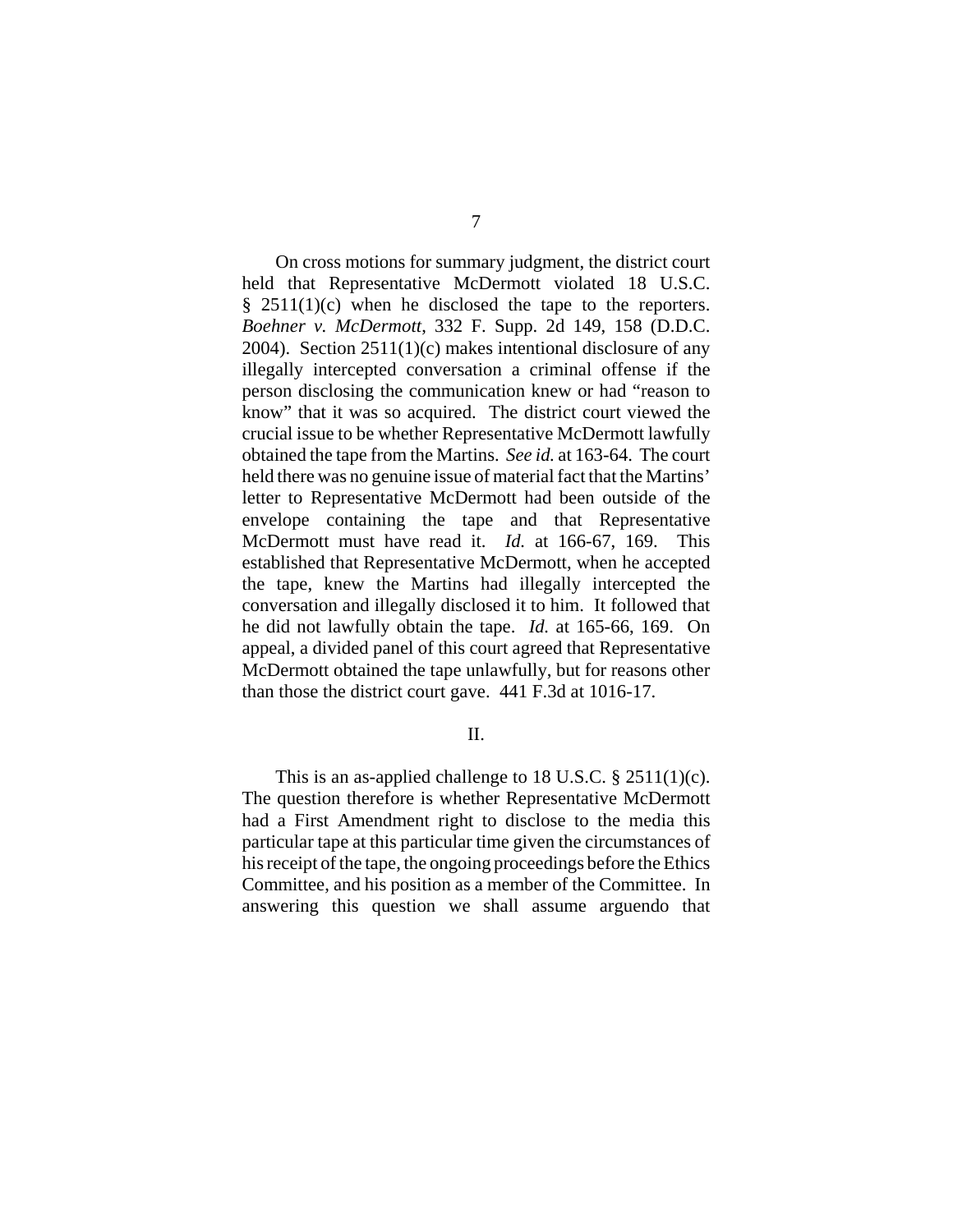Representative McDermott lawfully obtained the tape from the Martins. $<sup>1</sup>$ </sup>

Whatever the *Bartnicki* majority meant by "lawfully obtain," *see* 532 U.S. at 538 (Breyer, J., joined by O'Connor, J., concurring), the decision does not stand for the proposition that anyone who has lawfully obtained truthful information of public importance has a First Amendment right to disclose that information. *Bartnicki* avoided laying down such a broad rule of law, *see* 532 U.S. at 528-29, and for good reason. *See* Rodney A. Smolla, *Information as Contraband: The First Amendment and Liability for Trafficking in Speech*, 96 NW. U. L. REV. 1099, 1126-32 (2002). There are many federal provisions that forbid individuals from disclosing information they have lawfully obtained. The validity of these provisions has long been assumed. Grand jurors, court reporters, and prosecutors, for instance, may "not disclose a matter occurring before the grand jury." FED. R. CRIM. P.  $6(e)(2)(B)$ . The Privacy Act imposes criminal penalties on government employees who disclose agency records containing information about identifiable individuals to unauthorized persons. *See* 5 U.S.C. § 552a(i)(1). The Espionage Act punishes officials who willfully disclose sensitive national defense information to persons not entitled to receive it. *See* 18 U.S.C. § 793(d). The Intelligence Identities Protection Act prohibits the disclosure of a covert intelligence agent's identity. *See* 50 U.S.C. § 421. Employees of the Internal Revenue Service, among others, may not disclose tax return information. *See* 26 U.S.C. § 6103(a). State motor vehicle department employees may not make public information about an individual's driver's license or registration.

<sup>&</sup>lt;sup>1</sup> Chief Judge Ginsburg and Judges Henderson, Randolph, and Brown believe that, for the reasons given in the second panel opinion in this case, Representative McDermott did not lawfully obtain the tape. *See* 441 F.3d at 1016.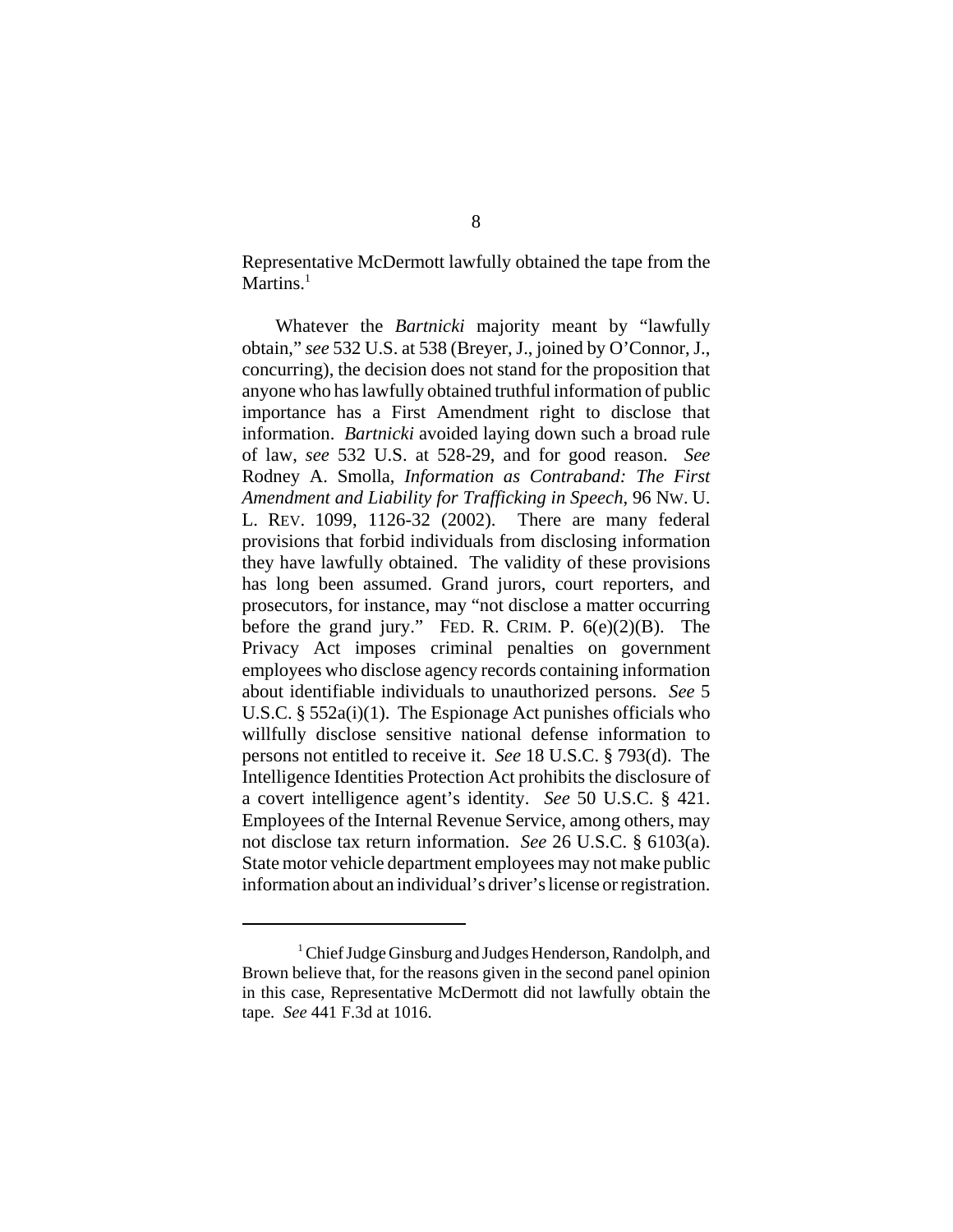*See* 18 U.S.C. § 2721. Employees of the Social Security Administration, as well as other government employees, may not reveal social security numbers or records. *See* 42 U.S.C.  $§$  405(c)(2)(C)(viii)(I), (III).<sup>2</sup> Judicial employees may not reveal confidential information received in the course of their official duties. *See* CODE OF CONDUCT FOR JUDICIAL EMPLOYEES Canon 3D. And so forth.

In analogous contexts the Supreme Court has sustained restrictions on disclosure of information even though the information was lawfully obtained. The First Amendment did not shield a television station from liability under the common law right of publicity when it filmed a plaintiff's "human cannonball" act and broadcast the film without his permission. *Zacchini v. Scripps-Howard Broad. Co.*, 433 U.S. 562, 575-79 (1977). When a newspaper divulged the identity of an individual who provided information to it under a promise of confidentiality, the First Amendment did not provide the paper with a defense to a breach of contract claim. *Cohen v. Cowles Media Co.*, 501 U.S. 663, 670 (1991). The First Amendment did not prevent the government from enforcing reasonable confidentiality restrictions on former employees of the CIA. *See Snepp v. United States*, 444 U.S. 507, 509-10 (1980). Parties to civil litigation did not "have a First Amendment right to disseminate, in advance of trial, information gained through the pretrial discovery process." *Seattle Times Co. v. Rhinehart*, 467 U.S. 20, 22, 37 (1984).

<sup>&</sup>lt;sup>2</sup> The government can also limit disclosures by persons who are not its employees without running afoul of the First Amendment. Private attorneys who reveal their clients' confidences may be punished for doing so. And those who sell or rent video tapes or DVDs ordinarily may not reveal "personally identifiable information concerning" their customers. *See* 18 U.S.C. § 2710(b).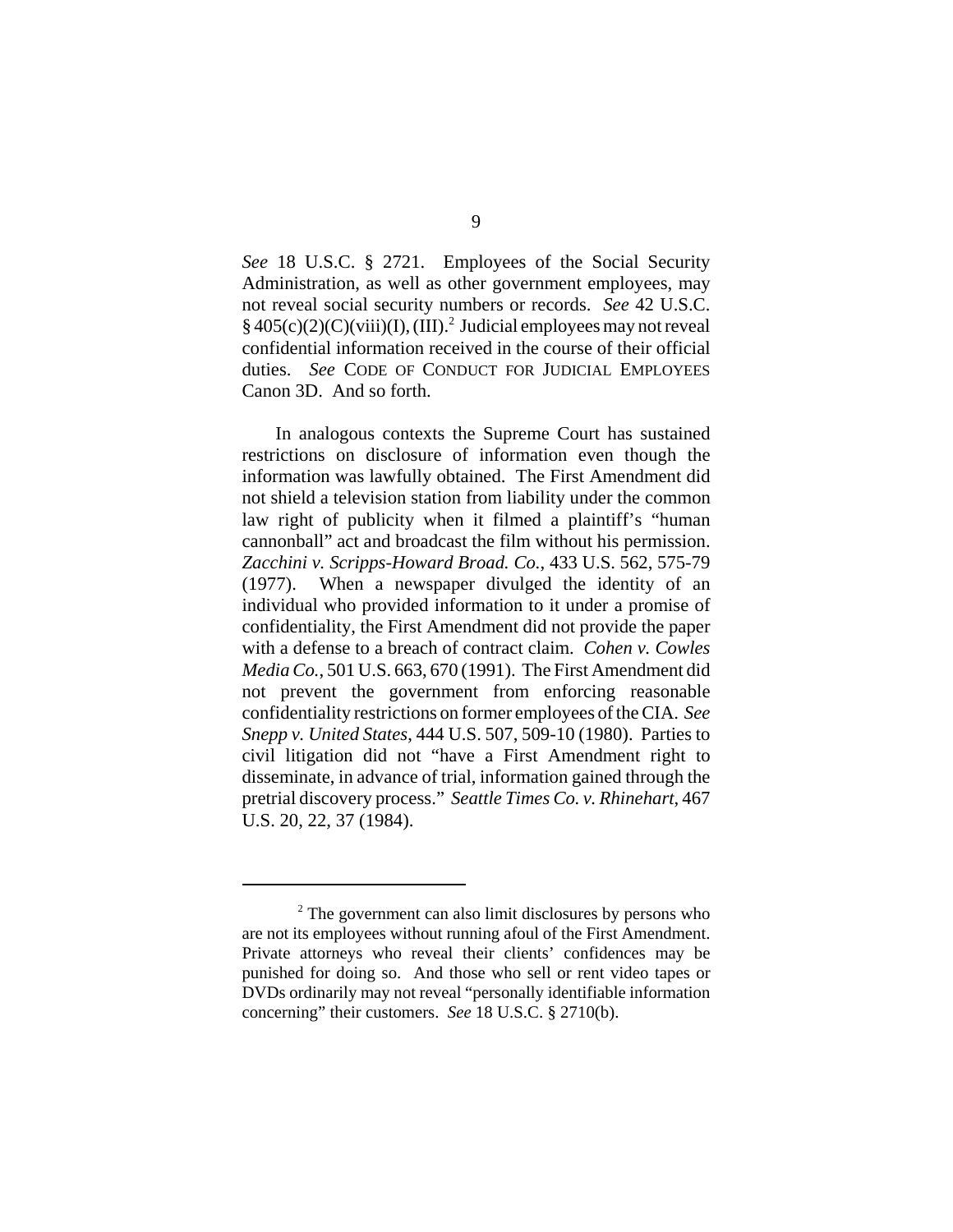In *United States v. Aguilar*, 515 U.S. 593 (1995), a case closely analogous to this one, the Supreme Court held that the First Amendment did not give a federal judge, who obtained information about an investigative wiretap from another judge, the right to disclose that information to the subject of the wiretap. The judge challenged his conviction for violating 18 U.S.C. § 2232(c), which prohibits the improper disclosure of an investigative wiretap.<sup>3</sup> In rejecting his First Amendment claim, the Court wrote that the judge was not "simply a member of the general public who happened to lawfully acquire possession of information about the wiretap; he was a Federal District Court Judge who learned of a confidential wiretap application from the judge who had authorized the interception, and who wished to preserve the integrity of the court. Government officials in sensitive confidential positions may have special duties of nondisclosure."4 *Id.* at 605-06.

*Aguilar* stands for the principle that those who accept positions of trust involving a duty not to disclose information they lawfully acquire while performing their responsibilities have no First Amendment right to disclose that information. The question thus becomes whether, in the words of *Aguilar*, Representative McDermott's position on the Ethics Committee imposed a "special" duty on him not to disclose this tape in these circumstances. *Bartnicki* has little to say about that issue. The individuals who disclosed the tape in that case were private citizens who did not occupy positions of trust.

<sup>&</sup>lt;sup>3</sup> The equivalent provision is currently codified at § 2232(d).

<sup>4</sup> *See* CODE OF CONDUCT FOR UNITED STATES JUDGES Canon 5C(8): "Information acquired by a judge in the judge's judicial capacity should not be used or disclosed by the judge in financial dealings or for any other purpose not related to the judge's judicial duties."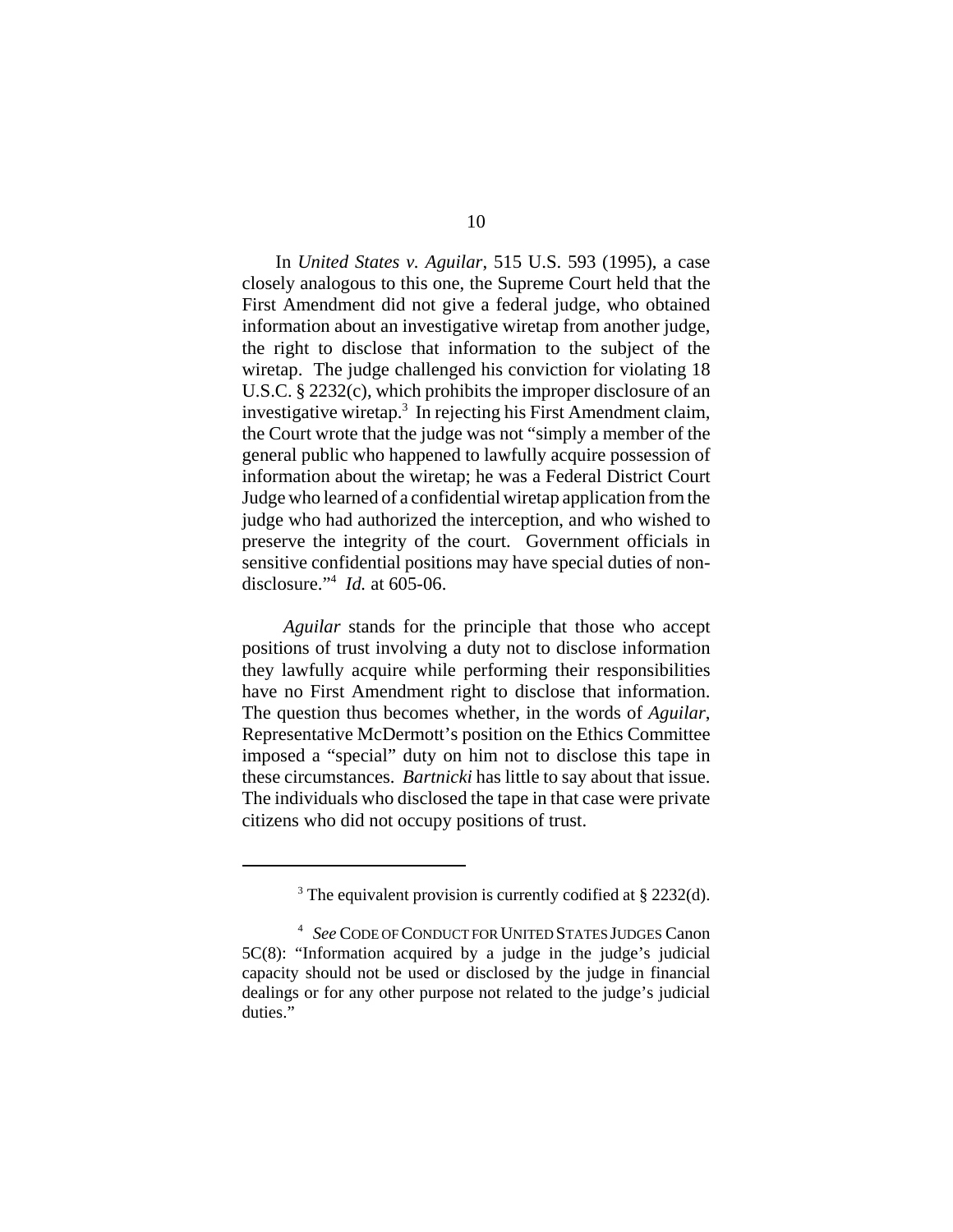All members of the Ethics Committee, including Representative McDermott, were subject to Committee Rule 9, which stated that "Committee members and staff shall not disclose any evidence relating to an investigation to any person or organization outside the Committee unless authorized by the Committee."5 This rule recognizes the unique role of the Ethics Committee and reflects a desire "to protect the rights of individuals accused of misconduct, preserve the integrity of the investigative process, and cultivate collegiality among Committee members," STAFF OF H. ETHICS REFORM TASK FORCE, 105TH CONG., REPORT OF THE ETHICS REFORM TASK FORCE ON H. RES. 168, at 10-11 (Comm. Print 1997). All members of the House of Representatives were also subject to Rule 23 of the House Rules, which stated that "[a] Member . . . shall adhere to the spirit and the letter of the Rules of the House and to the rules of duly constituted committees thereof."

The House has the power to make and enforce such rules under the Rulemaking Clause of the Constitution, which states that "Each House may determine the Rules of its Proceedings, punish its Members for disorderly Behaviour, and, with the Concurrence of two thirds, expel a Member," U.S. CONST. art. I, § 5, cl. 2. There is no question that the rules themselves are reasonable and raise no First Amendment concerns. Counsel for Representative McDermott conceded that the House could, consistent with the First Amendment, punish Representative McDermott if it determined he had violated its rules by releasing the Martins' tape to the media.

<sup>&</sup>lt;sup>5</sup> Under House Rule 10, clause  $4(e)(3)$  of the 105th Congress, the special proceedings dealing with Gingrich proceeded under the rules applicable to the 104th Congress. Thus, although Representative McDermott disclosed the tape during the 105th Congress, the applicable rule was that of the 104th Congress.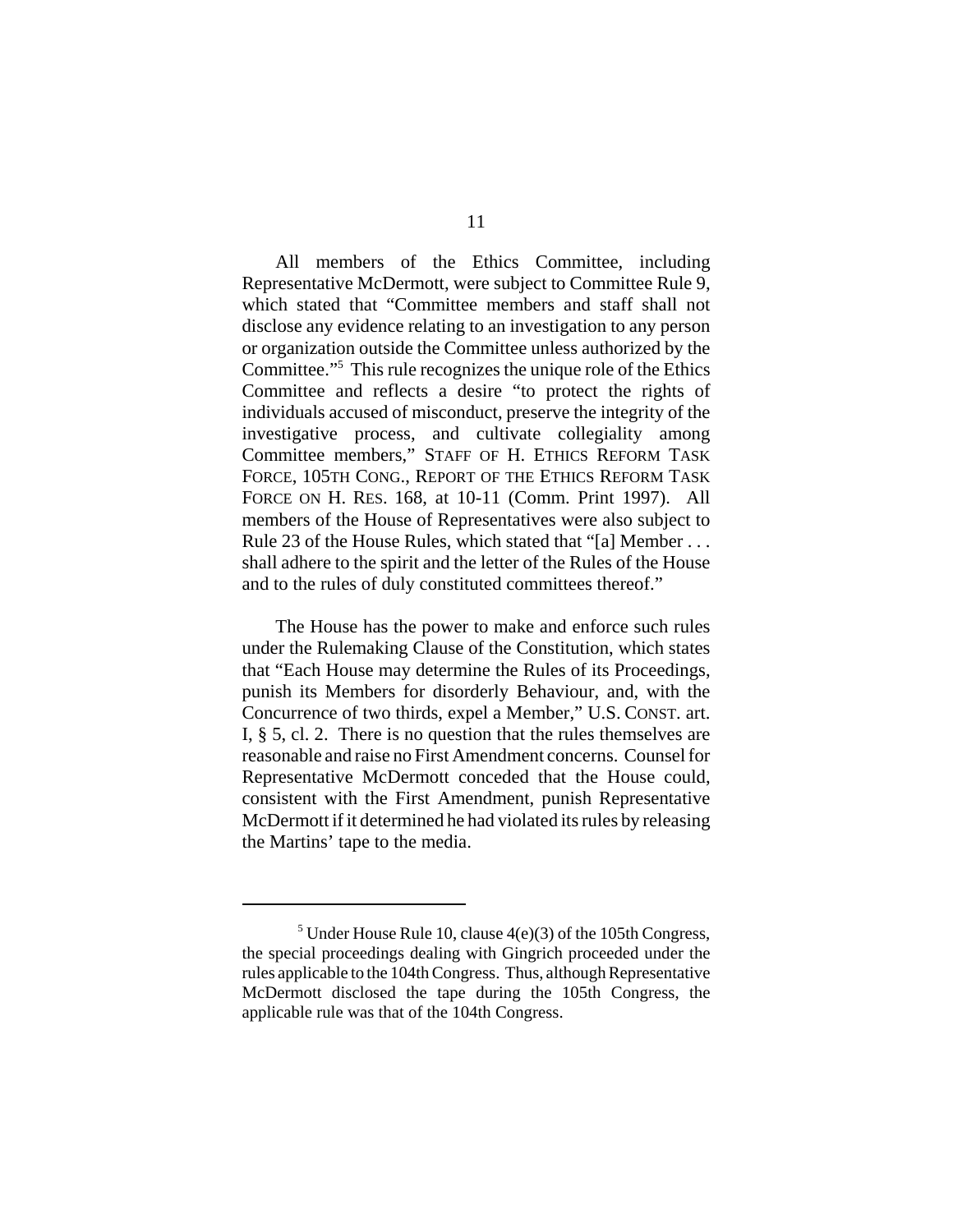If the First Amendment does not protect Representative McDermott from House disciplinary proceedings, it is hard to see why it should protect him from liability in this civil suit. Either he had a First Amendment right to disclose the tape to the media or he did not. If he had the right, neither the House nor the courts could impose sanctions on him for exercising it. If he did not have the right, he has no shield from civil liability or from discipline imposed by the House. In that event, his civil liability would rest not on his breach of some ethical duty, but on his violation of a federal statute for which he had no First Amendment defense. The situation is the same as that in *Aguilar*. There the defendant-judge was punished not for violating his ethical duty to maintain judicial secrecy, but for violating the general prohibition on disclosing investigative searches.<sup>6</sup>

The only remaining question is whether the tape fell within Representative McDermott's duty of confidentiality under the rules of the House and the Ethics Committee. Representative McDermott claims the tape did not fall within his duty of confidentiality because, rather than "internal Committee information," it was a "recording of a conversation among persons outside the Committee received unsolicited from other persons outside the Committee." Citing *United States v. Rostenkowski*, 59 F.3d 1291 (D.C. Cir. 1995), he contends the rules are too ambiguous for the court to apply in this case. In

<sup>&</sup>lt;sup>6</sup> The code of conduct applicable to federal judges is not judicially enforceable; its commentary states that "the Code is not designed or intended as a basis for civil liability or criminal prosecution." CODE OF CONDUCT FOR UNITED STATES JUDGES Canon 1 cmt. Nevertheless, the Supreme Court in *Aguilar* essentially took notice of the applicable standard of conduct in deciding that the defendant-judge had no First Amendment defense to criminal liability for disclosing a wiretap. *See* 515 U.S. at 605-06.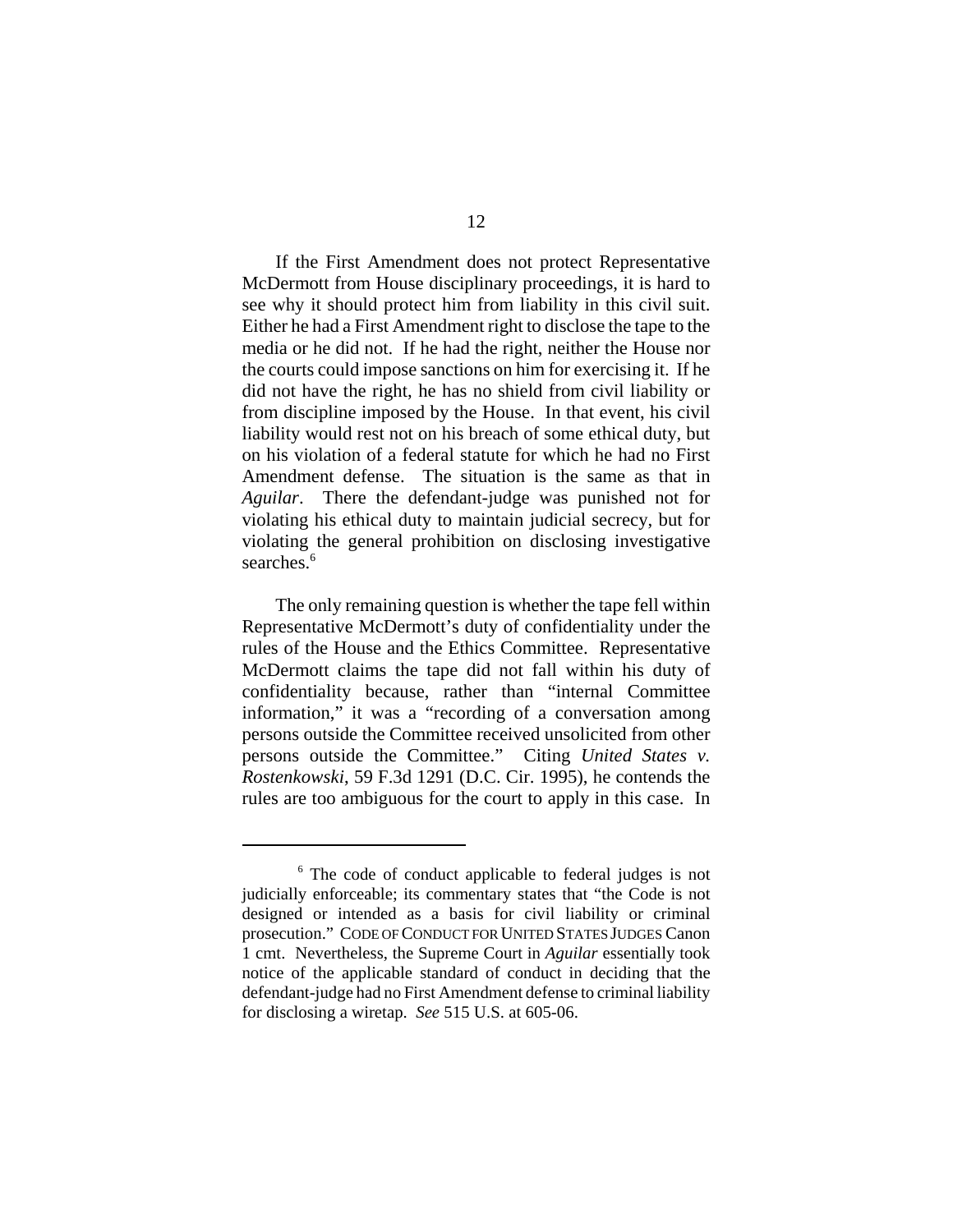*Rostenkowski*, we noted that "the Rulemaking Clause of Article I clearly reserves to each House of the Congress the authority to make its own rules." *Id.* at 1306. When "a court cannot be confident that its interpretation is correct, there is too great a chance that it will interpret the Rule differently than would the [House] itself." *Id.* Thus, "a sufficiently ambiguous House Rule is nonjusticiable." *Id.*

Here we can be confident that the rules covered Representative McDermott's handling of the tape. On December 8, 2006, the Ethics Committee adopted the report of the investigative subcommittee dealing with Representative McDermott's disclosure of the tape. The report emphasized "the unique charter of the Committee to conduct its work in a nonpartisan manner, and the threat posed to the integrity of the House of even the appearance of unfairness to Members under investigation or of bias or impartiality by Members of the Committee." *In re Representative James McDermott*, H.R.REP. NO. 109-732, at 17 (2006). After discussing Committee Rule 9 and House Rule 23, among other rules, the report concluded "Representative McDermott's conduct, i.e., his disclosure to the news media of the contents of the tape furnished to him by the Martins, was inconsistent with the spirit of the applicable rules and represented a failure on his part to meet his obligations as Ranking Minority Member of the House Select Committee on Ethics." *Id.* at 16. The report said Representative McDermott should have "entrust[ed] the Committee at the outset with the information to which he alone on the Committee had access." *Id.* at 17.

We agree with and accept the Ethics Committee's interpretation of the rules as applied to this case, and thereby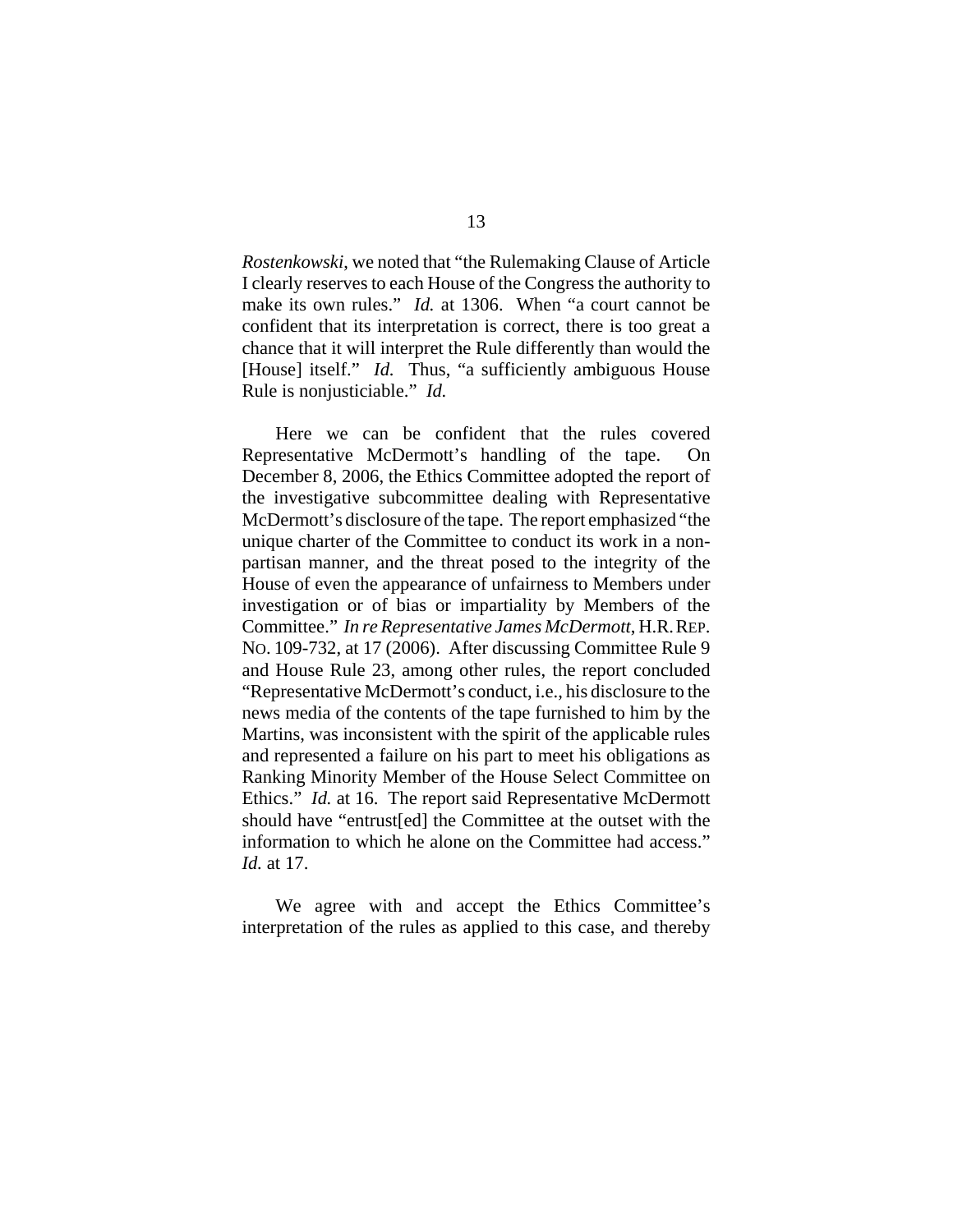eliminate the concerns mentioned in *Rostenkowski.*<sup>7</sup> When Representative McDermott became a member of the Ethics Committee, he voluntarily accepted a duty of confidentiality that covered his receipt and handling of the Martins' illegal recording. He therefore had no First Amendment right to disclose the tape to the media.

*Affirmed.*

<sup>&</sup>lt;sup>7</sup> Representative McDermott makes much of the fact that the investigative subcommittee did not adopt a Statement of Alleged Violation under Committee Rule 19(f) of the Ethics Committee, but rather issued a report under Committee Rule 19(g) without recommending further disciplinary proceedings. We cannot see why this matters. The subcommittee reached conclusions adverse to Representative McDermott, finding that his disclosure of the tape not only violated the spirit of the rules but also violated "his obligations as Ranking Minority Member." *In re Representative James McDermott*, H.R. REP. NO. 109-732, at 16 (2006). The Committee ratified the subcommittee's findings, adopting the report "as the Report of the full Committee." *See* COMMITTEE ON STANDARDS OF OFFICIAL CONDUCT, SUMMARY OF ACTIVITIES, H.R. REP. NO. 109-744, pt. VII (2007). The Committee necessarily believed that it had authority to act as it did, and "the rules of a particular committee are for that committee to interpret." LEWIS DESCHLER & WILLIAM HOLMES BROWN, PROCEDURE IN THE U.S. HOUSE OF REPRESENTATIVES, 97TH CONGRESS, ch. 17 § 11.1 (4th ed. 1982).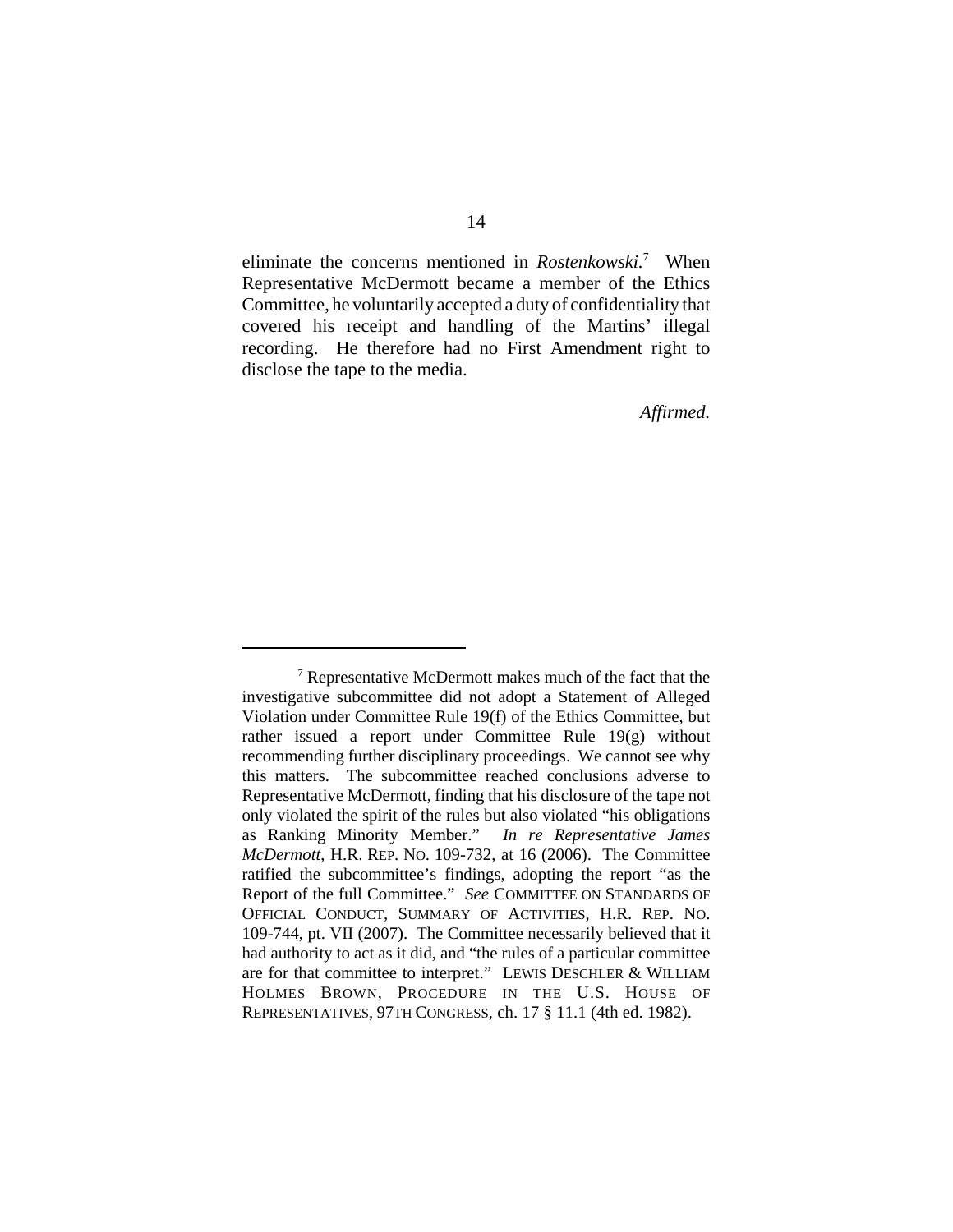GRIFFITH, *Circuit Judge*, concurring: Although I agree that Representative McDermott's actions were not protected by the First Amendment and for that reason join Judge Randolph's opinion, I write separately to explain that I would have found the disclosure of the tape recording protected by the First Amendment under *Bartnicki v. Vopper*, 532 U.S. 514 (2001), had it not also been a violation of House Ethics Committee Rule 9, which imposed on Representative McDermott a duty not to "disclose any evidence relating to an investigation to any person or organization outside the Committee unless authorized by the Committee." Although the Court does not and need not reach the *Bartnicki* issue to resolve the matter before us, two previous panels in this case have held that the congressman's actions were not protected by the First Amendment. I believe it is worth noting that a majority of the members of the Court—those who join Part I of Judge Sentelle's dissent—would have found his actions protected by the First Amendment. Nonetheless, because Representative McDermott cannot here wield the First Amendment shield that he voluntarily relinquished as a member of the Ethics Committee, I join Judge Randolph's opinion in concluding that his disclosure of the tape recording was not protected by the First Amendment.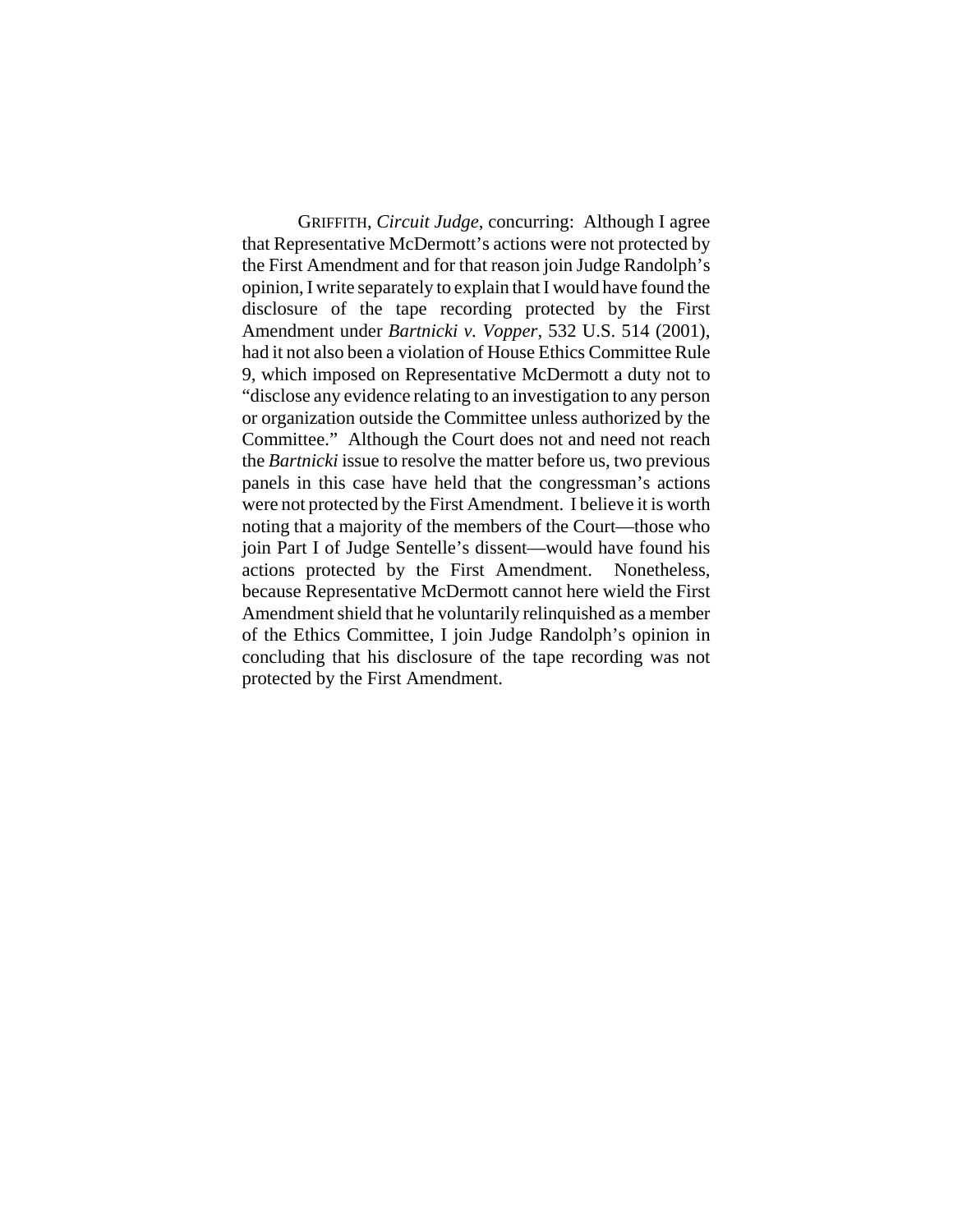SENTELLE, *Circuit Judge*, *dissenting*, with whom *Circuit Judges* ROGERS, TATEL, and GARLAND join, and with whom *Circuit Judge* GRIFFITH joins as to Part I: The history of this case is by now quite long, and most of it is set out either in the majority opinion or in one of the previous iterations of the underlying events and the court decisions set forth in prior opinions of this court. *See Boehner v. McDermott*, 191 F.3d 463 (D.C. Cir. 1999) ("*Boehner D.C. Cir. I*"); *Boehner v. McDermott*, 441 F.3d 1010 (D.C. Cir. 2006) ("*Boehner D.C. Cir. II*"). Appellee brought the present action, which the district court dismissed, reasoning this application of 18 U.S.C. §  $2511(1)(c)$  violated the First Amendment guarantee to the right of free speech. The defendant appealed. In a split decision, a panel of this court reversed the dismissal, holding that the application of section  $2511(1)(c)$  and a parallel Florida statute "are not unconstitutional as applied in this case." *Boehner D.C. Cir. I*, 191 F.3d at 478; *see also id.* at 480 (Ginsburg, J., concurring). I disagreed with the majority's opinion then, as I do today. As I perceived the case then, and as we perceive it now, the issue is: "Where the punished publisher of information has obtained the information in question in a manner lawful in itself but from a source who has obtained it unlawfully, may the government punish the ensuing publication of that information based on the defect in a chain?" *Id.* at 484-85 (Sentelle, J., dissenting) (quoted in *Bartnicki v. Vopper*, 532 U.S. 514, 528 (2001)). We would have answered that question in the negative. Today I reach that conclusion with confidence, based on the Supreme Court's decision adjudicating the constitutionality of a similar application of this same analysis in *Bartnicki*.

At approximately the same time that our prior decision was making its way to the Supreme Court, the Court granted *certiorari* in *Bartnicki v. Vopper*, 200 F.3d 109 (3d Cir. 1999), to answer precisely the issue before us in *Boehner*. *See Bartnicki v. Vopper*, 530 U.S. 1260 (2000) (granting *certiorari*).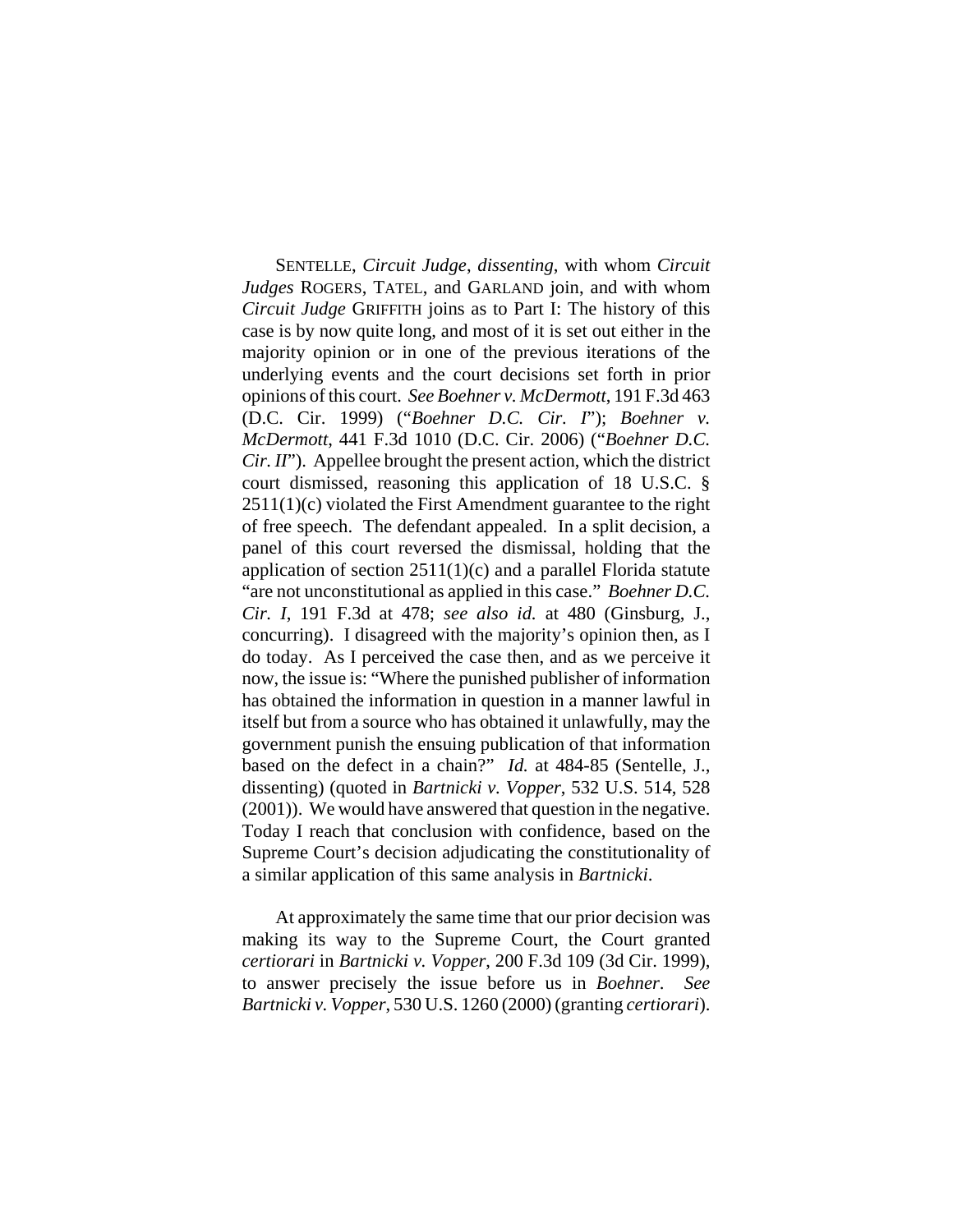In *Bartnicki*, the Third Circuit had concluded that the application of 18 U.S.C. § 2511(1)(c) to prevent disclosure of information obtained by the disclosing person from a tape of unlawfully intercepted communications was constitutionally "invalid" because it "deterred significantly more speech than necessary to protect the privacy interests at stake." 532 U.S. at 522. The Supreme Court expressly granted *certiorari* "to resolve the conflict," between *Bartnicki* and our decision in *Boehner D.C. Cir. I*. *Id.* The Court affirmed the decision of the Third Circuit, *id.* at 535, and thereby resolved the conflict in favor of the Third Circuit's decision, not our decision in *Boehner*.

Thereafter, in the wake of *Bartnicki*, the Supreme Court vacated our prior decision in *Boehner D.C. Cir. I* and remanded to this court for further consideration in light of *Bartnicki*. 532 U.S. 1050 (2001). We remanded the matter to the district court. That court entered a new decision in favor of appellee. *Boehner v. McDermott*, 332 F. Supp. 2d 149 (D.D.C. 2004). McDermott then appealed. A panel of this court reheard the matter and affirmed the district court, again over my dissent. *Boehner D.C. Cir. II*, 441 F.3d 1010. We vacated the panel and set the matter for the present en banc proceeding. On the issue considered by the Supreme Court in *Bartnicki*, the position of the dissent in the prior panel opinions now commands a majority of the court so that Section I of this opinion speaks for the court. However, because of the majority decision as to the *Bartnicki* issue, the court found it necessary to reach a second issue not previously fully considered. As that issue became the rule of decision, and resulted in an affirmance of the district court; and as a majority of the court has now decided to affirm the district court on the basis of the second issue, discussed in Section II of this separate opinion, that portion of this opinion will speak only for a dissenting minority of the court.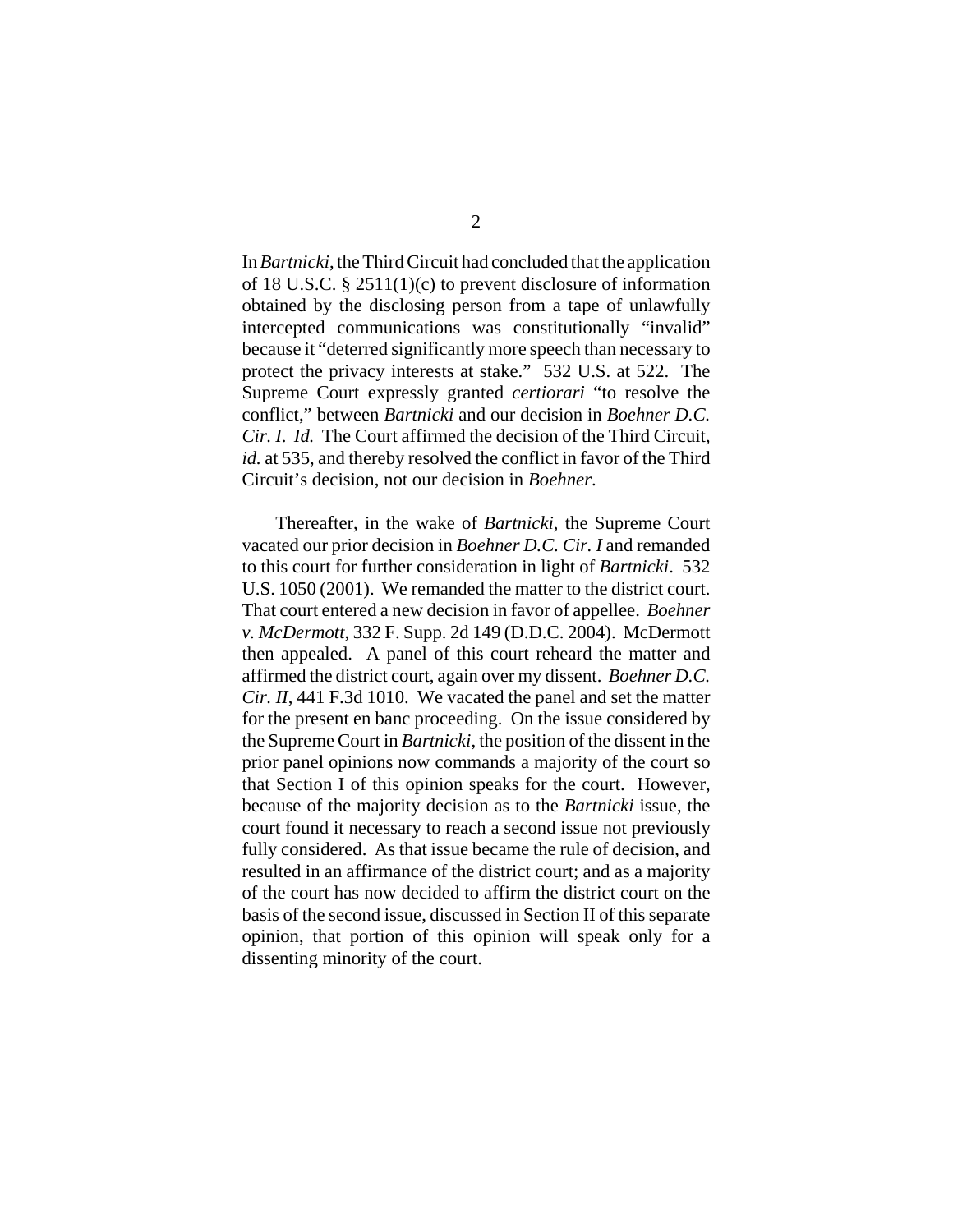As to the issue dealt with in the prior opinions, speaking now for a majority of the court, we determine that *Bartnicki* is controlling and that the *Bartnicki* reasoning of the Supreme Court compels a conclusion that the district court incorrectly concluded that *Bartnicki* does not apply.

In *Bartnicki*, the chief negotiator for a Union Local, which was then engaged in negotiations on behalf of teachers with a local school board, used a cellular phone to call the president of the Union "and engage in a lengthy conversation about the status of the negotiations." 532 U.S. at 518. At one point in the conversation, referring to the school board's "intransigence," she said "'we're gonna have to go to their . . . homes . . . [t]o blow off their front porches . . . .'" *Id.* at 518-19. A local radio commentator, respondent in the Supreme Court, broadcast a tape of the conversation on a radio show. All parties agreed that the tape, like the tape of Boehner's conversation released by McDermott, was the result of an unlawful interception. The identity of the interceptor remained undisclosed throughout the litigation. The Union officers, like Boehner in the instant case, sued the publishers of the contents of the tape. The defendants included the broadcaster, the radio stations over which he made his broadcast, and the person who furnished the broadcaster with the tape, himself the head of a local citizens' group who testified that he had obtained the tape when it was left anonymously in his mailbox. Like Boehner in the case before us, plaintiffs relied on section  $2511(1)(c)$  and a state statute of similar import. The district court granted summary judgment for the plaintiffs, rejecting the defendants' First Amendment defense. As noted above, the Third Circuit, in a divided opinion, disagreed, reversed the trial court, and remanded with directions to the district court to grant the summary judgment motions of the defendants on the basis of the First Amendment defense.

I.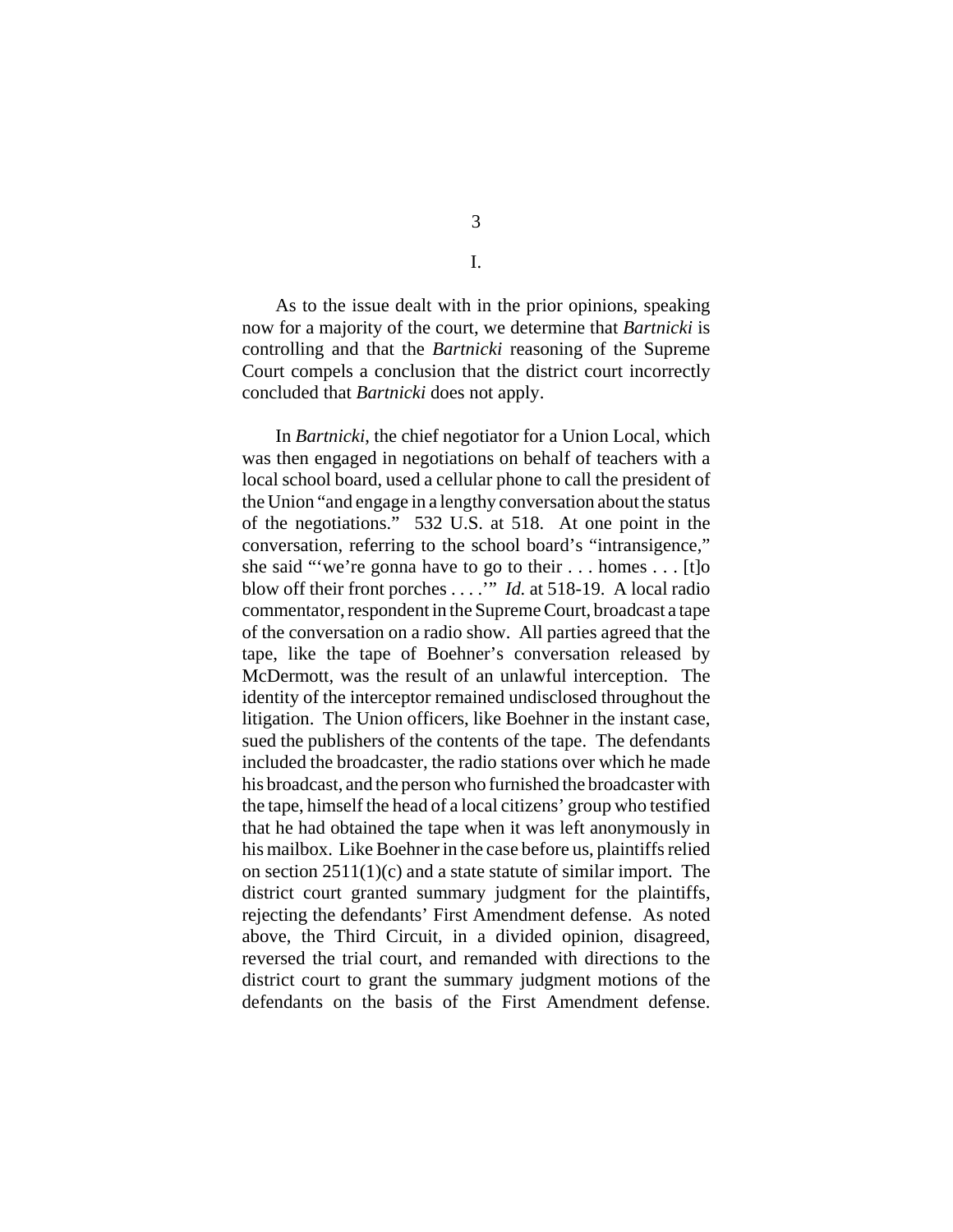*Bartnicki*, 200 F.3d at 129.

On *certiorari* the Supreme Court, as had the Third Circuit, ruled that the statute was content neutral and subjected the statute to review under the "intermediate scrutiny" standard. 532 U.S. at 521, 526. Applying that standard, the Supreme Court held that the statute was unconstitutional as applied.

In addressing the issue, the Supreme Court adopted my formulation:

Where the punished publisher of information has obtained the information in question in a manner lawful in itself but from a source who has obtained it unlawfully, may the government punish the ensuing publication of that information based on the defect in a chain?

*Id.* at 528 (quoting *Boehner D.C. Cir. I*, 191 F.3d at 484-85) (internal quotation marks omitted) (Sentelle, J., dissenting)). In analyzing the law on that subject, the Supreme Court first noted that "[a]s a general matter, 'state action to punish the publication of truthful information seldom can satisfy constitutional standards.'" *Id.* at 527 (quoting *Smith v. Daily Mail Publ'g Co.*, 443 U.S. 97, 102 (1979)). The Supreme Court then expressed its continuing belief "that the sensitivity and significance of the interests presented in clashes between [the] First Amendment and privacy rights counsel relying on limited principles that sweep no more broadly than the appropriate context of the instant case." *Id.* at 529 (quoting *Florida Star v. B.J.F.*, 491 U.S. 524, 532-33 (1989)) (alteration in original). In applying that balance to the facts before it, the Court observed that the United States, appearing in the case to defend the constitutionality of the statute, had identified "two interests served by the statute." *Id*. The first of those interests was the removal of "an incentive for parties to intercept private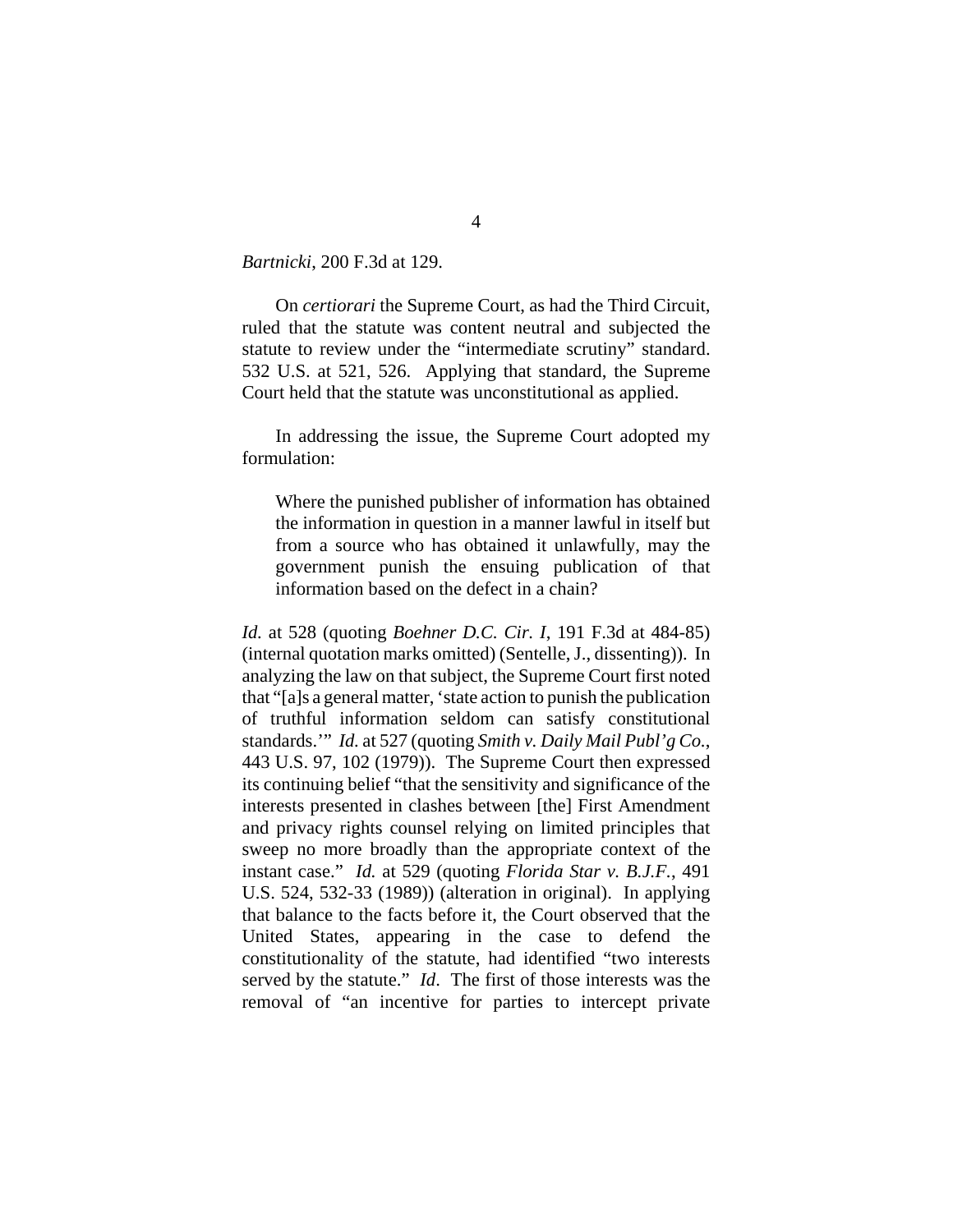conversations," and the second, to "minimiz[e] the harm to persons whose conversations have been illegally intercepted." *Id.* While the Court was willing to "assume that those interests" adequately justify the prohibition in  $\S$  2511(1)(d) against the interceptor's own use of information . . . acquired by violating  $§$  2511(1)(a)," the Court explicitly stated that "it by no means" follows that punishing disclosures of lawfully obtained information of public interest by one not involved in the initial illegality is an acceptable means of serving those ends." *Id*.

The Court easily dispensed with the first justification, opining that "[t]he normal method of deterring unlawful conduct is to impose an appropriate punishment on the person who engages in it." *Id.* The Court concluded, however, that "it would be quite remarkable to hold that speech by a law-abiding possessor of information can be suppressed in order to deter conduct by a non-law-abiding third party." *Id.* at 529-30. It further noted that "there is no basis for assuming that imposing sanctions" on the communicating possessor of conversations illegally taped by another "will deter the unidentified scanner from continuing to engage in surreptitious interceptions." *Id.* at 531. Thus, the Court held that "the Government's first suggested justification for applying  $\S 2511(1)(c)$  to an otherwise innocent disclosure of public information is plainly insufficient." *Id.* at 532.

However, the Court found the government's second justification, that is, the protection of privacy, "considerably stronger." *Id*. It noted the importance of privacy of communication and the legitimacy of the argument that "fear of public disclosure of private conversations might well have a chilling effect on private speech." *Id.* at 533. Nonetheless, the Court was convinced that the enforcement of section 2511(1)(c) on the facts before it, "implicat[ed] the core purposes of the First Amendment because it imposes sanctions on the publication of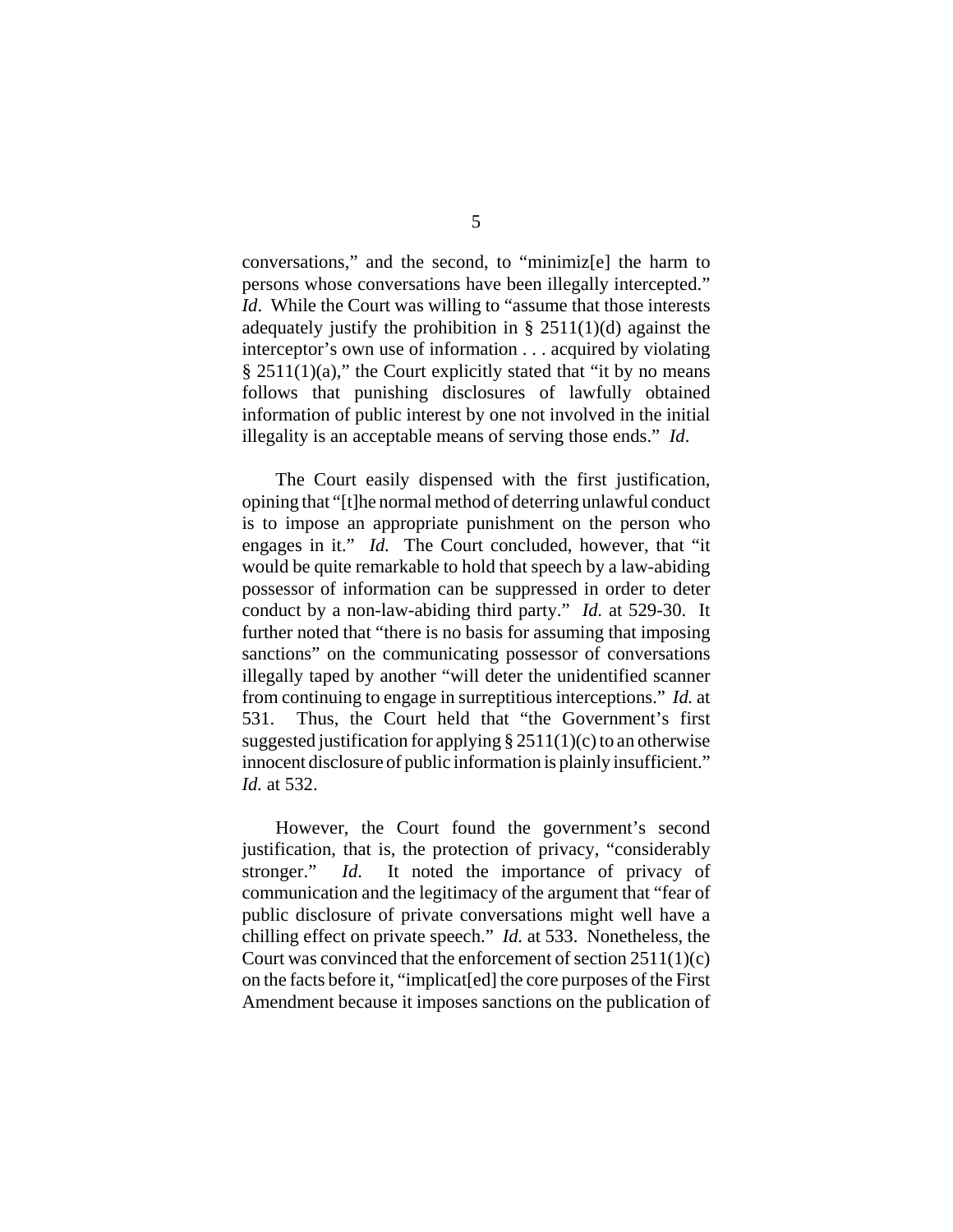truthful information of public concern." *Id.* at 533-34. In concluding that this second interest did not have sufficient strength to warrant the limitation on publication of truthful information of public concern, the Court reiterated the classic principle that "'[t]he right of privacy does not prohibit any publication of matter which is of public or general interest.'" *Id*. at 534 (quoting Samuel D. Warren & Louis D. Brandeis, *The Right to Privacy*, 4 HARV. L. REV. 193, 214 (1890)).

In the light of the Supreme Court's resolution of the conflict between our *Boehner* decision and the Third Circuit's decision in *Bartnicki*, there is no justification for us to hold otherwise on the facts before us. There is no distinction of legal, let alone constitutional, significance between our facts and those before the Court in *Bartnicki*. As the panel majority in *Boehner D.C. Cir. II* admitted, "[t]he *Bartnicki* Court held that under the First Amendment,  $\S 2511(1)(c)$  was invalid as applied to individuals who lawfully obtained a tape of such a conversation and then disclosed it." 441 F.3d at 1013. That said, appellee is unable to produce a material distinction between this case and *Bartnicki*. Granted, the panel majority stated:

The difference between this case and *Bartnicki* is plain to see. It is the difference between someone who discovers a bag containing a diamond ring on the sidewalk and someone who accepts the same bag from a thief, knowing the ring inside to have been stolen. The former has committed no offense; the latter is guilty of receiving stolen property, even if the ring was intended only as a gift.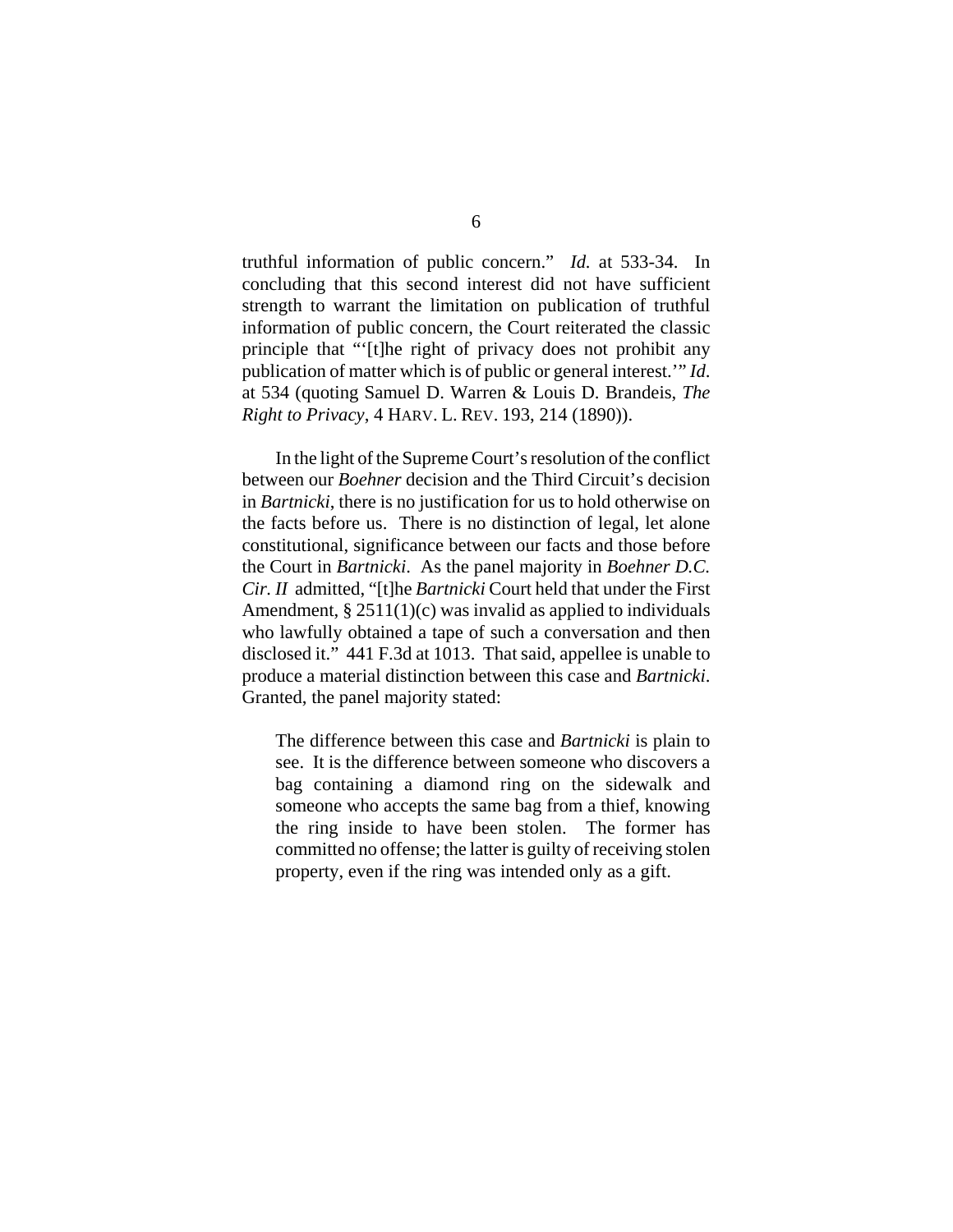*Id.* at 1017 (footnote omitted). In fact, the difference is not plain at all. In *Bartnicki* the Supreme Court expressly stated:

The suit at hand involves the repeated intentional disclosure of an illegally intercepted cellular telephone conversation about a public issue. The persons who made the disclosures did not participate in the interception, but they did know--or at least had reason to know--that the interception was unlawful.

532 U.S. at 517-18. The panel majority apparently made a distinction between the two cases based on an analogy between a person who buys a diamond ring from a thief, and one who obtains a stolen diamond ring knowing it to be stolen or having at least good reason to know that it was stolen. We see no such distinction, let alone a plain one of constitutional significance. The Supreme Court underlined the lack of constitutional significance of the communicator's knowledge that the interception had been unlawfully conducted. It stated that "[w]e accept petitioners' submission that the interception was intentional, and therefore unlawful, and that, at a minimum, respondents 'had reason to know' that it was unlawful." *Id.* at 525. The panel majority, apparently attempting to shore up its distinction, stated:

As Chief Judge Ginsburg wrote in the original appeal: "One who obtains information in an illegal transaction, with full knowledge the transaction is illegal, has not 'lawfully obtain[ed]' that information in any meaningful sense."

*Boehner D.C. Cir. II*, 441 F.3d at 1017 n.6 (quoting *Boehner D.C. Cir. I*, 191 F.3d at 479 (Ginsburg, J., concurring)) (alteration in original).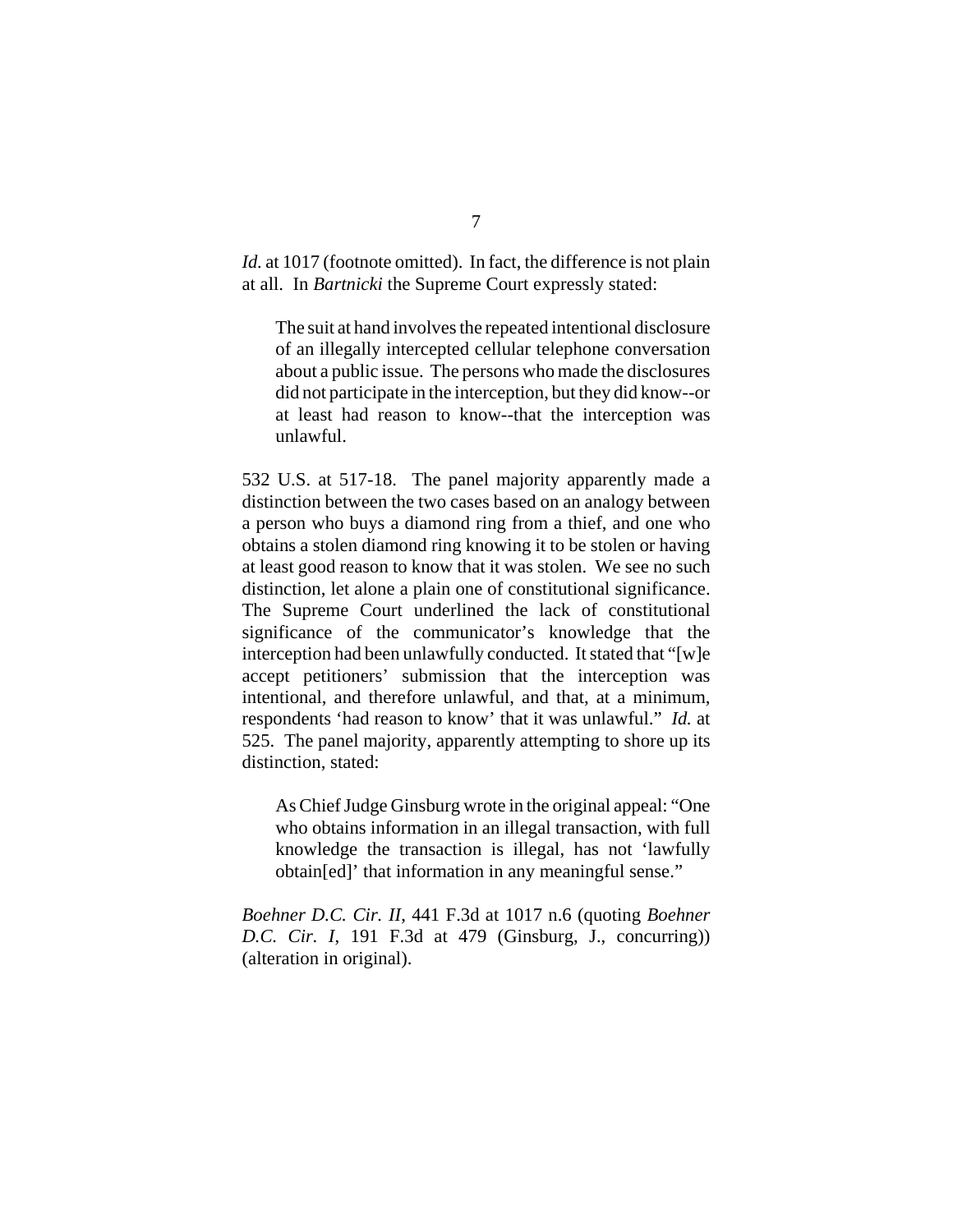The Supreme Court has directly dispelled that notion both in *Bartnicki* itself and previously. The Court in *Bartnicki* expressly stated, "[respondents'] access to the information on the tapes was obtained lawfully, even though the information itself was intercepted unlawfully by someone else." 532 U.S. at 525. In support of this proposition the court cited and quoted *Florida Star*, which stated "[e]ven assuming the Constitution permitted a State to proscribe *receipt* of information, Florida has not taken this step." 491 U.S. at 536 (emphasis in original). Florida still has not taken that step, nor has Congress. Therefore, the otherwise-lawful receipt of unlawfully obtained information remains in itself lawful, even where the receiver knows or has reason to know that the source has obtained the information unlawfully.

Even less convincing is the *Boehner D.C. Cir. II* panel majority's assertion that the Court mentioned the anonymity of the interceptor in *Bartnicki* several times and "distinguished this case on that ground." 441 F.3d at 1015. The asserted distinguishing of this case occurred in a footnote stating as follows:

In the *Boehner* case, as in this suit, a conversation over a car cell phone was intercepted, but in that case the defendant knew both who was responsible for intercepting the conversation and how they had done it. In the opinion of the majority [of the D.C. Circuit], the defendant acted unlawfully in accepting the tape in order to provide it to the media.

532 U.S. at 522 n.5 (quoted at 441 F.3d at 1014) (internal citations omitted). The panel majority hastened to say "[w]e do not want to read too much into the Court's 'but' in the first sentence, yet one must wonder why the Court drew this distinction if it meant to adopt the rule Representative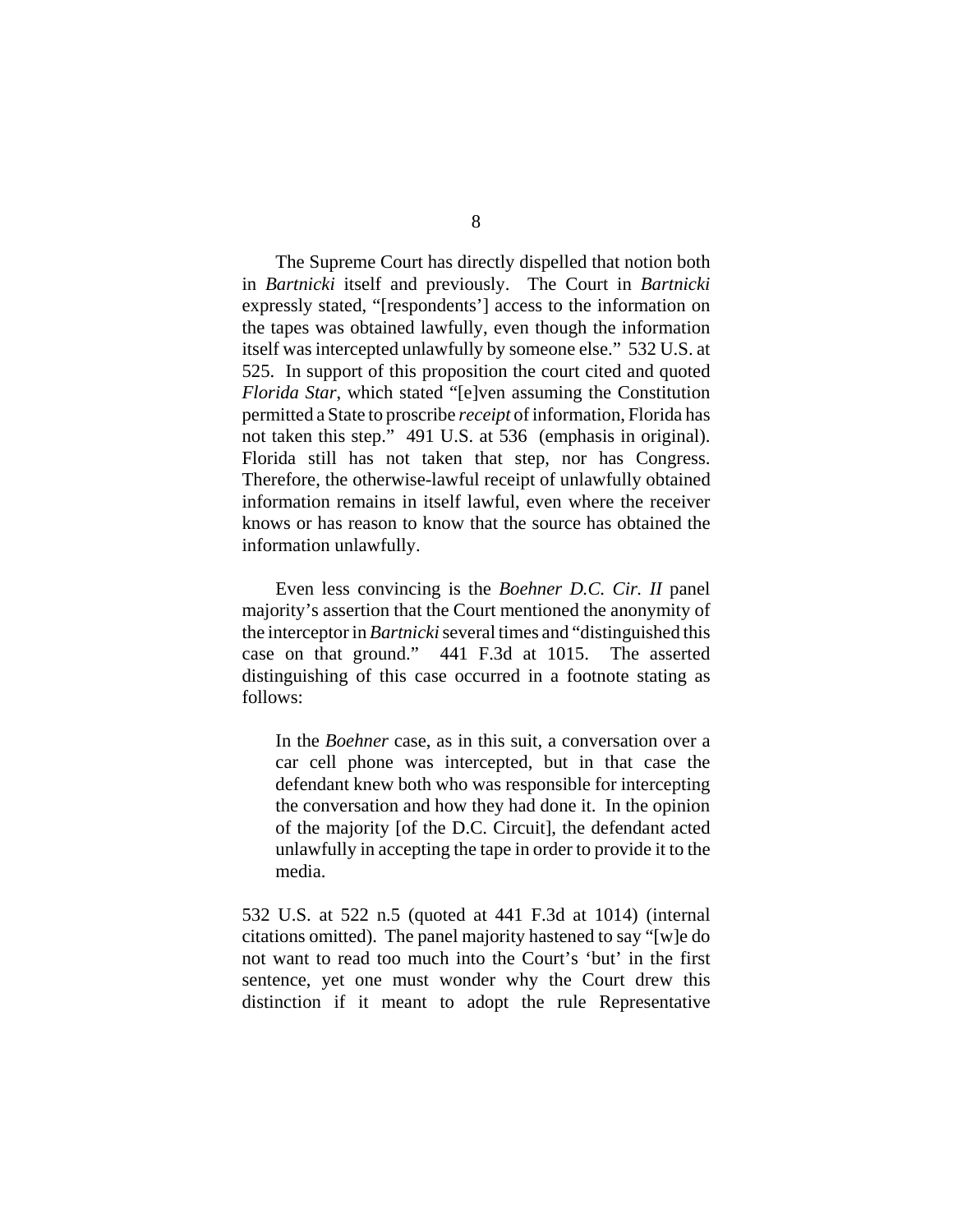McDermott urges on us." 441 F.3d at 1014. The referenced footnote occurs in the Court's statement of the facts of the case and is never referenced in the legal analysis. Indeed, the footnote is subscribed to a textual sentence stating "[i]n so doing, [the Third Circuit dissenter] agreed with the majority opinion in a similar case decided by the Court of Appeals for the District of Columbia, *Boehner v. McDermott*, 191 F.3d 463 (D.C. Cir. 1999)." 532 U.S. at 522. If the Supreme Court in fact thought that the "distinction" was of constitutional significance, one must wonder why it thought the different results in the two circuit cases constituted a disagreement. This wonderment must be greatly enhanced upon reading the next sentence, which states, "[w]e granted certiorari to resolve the conflict." *Id.* The Supreme Court then goes on to resolve the conflict without making any further mention of any factual difference between the cases. To paraphrase the *Boehner D.C. Cir. II* panel majority, one must wonder why the Court so easily dispensed with the distinction between one who knows who unlawfully intercepted a conversation and one who knows or has reason to know it was unlawfully intercepted. Indeed, the Supreme Court's disposition of the case lays to rest any distinction even between the one who knows and the one who has reason to know. The Court reversed and remanded, directing entry of judgment for the defense on the constitutional theory. The record before the Court did not establish whether the defendants knew or only had reason to know of the unlawful obtaining of the conversations. If there were any such distinction in the High Court's view, the disposition would have been a vacatur and remand for the lower courts to establish upon which side of the "distinction" their case fell – that is, to determine whether the respondents knew or only had reason to know. As the Court made no such disposition, there is plainly no such distinction of constitutional magnitude.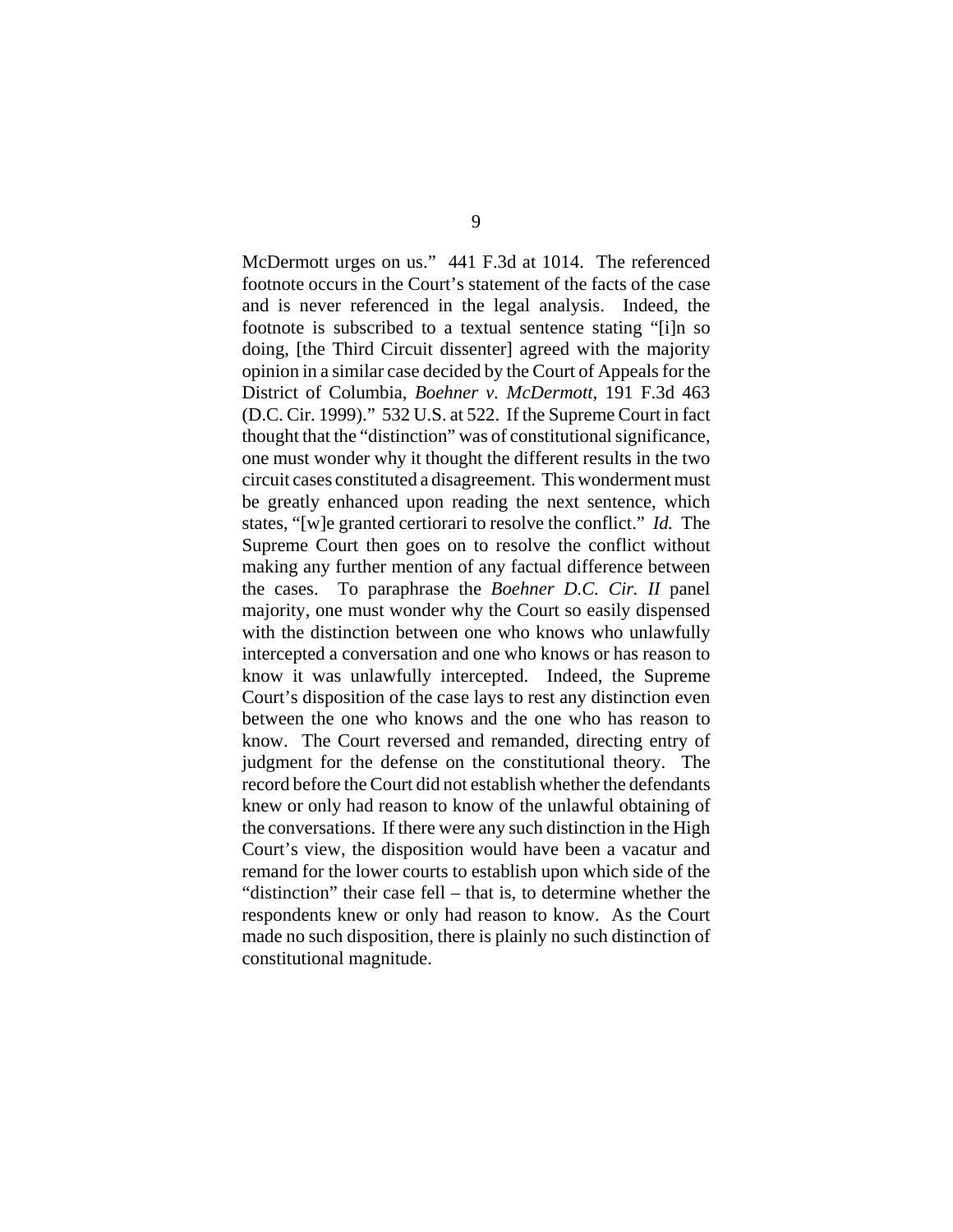The Supreme Court has decided the first issue of this case, that is, whether the United States (or Florida) can constitutionally bar the publication of information originally obtained by unlawful interception but otherwise lawfully received by the communicator, in the negative. We venture to say that an opposite rule would be fraught with danger. Just as Representative McDermott knew that the information had been unlawfully intercepted, so did the newspapers to whom he passed the information. Representative Boehner has suggested no distinction between the constitutionality of regulating communication of the contents of the tape by McDermott or by *The Washington Post* or *The New York Times* or any other media resource. For that matter, every reader of the information in the newspapers also learned that it had been obtained by unlawful intercept. Under the rule proposed by Representative Boehner, no one in the United States could communicate on this topic of public interest because of the defect in the chain of title. We do not believe the First Amendment permits this interdiction of public information either at the stage of the newspaper-reading public, of the newspaper-publishing communicators, or at the stage of Representative McDermott's disclosure to the news media. Lest someone draw a distinction between the First Amendment rights of the press and the First Amendment speech rights of nonprofessional communicators, we would note that one of the communicators in *Bartnicki* was himself a news commentator, and the Supreme Court placed no reliance on that fact.

Therefore, as to the first issue, we now determine that the district court decision in favor of Boehner was incorrect as to this issue.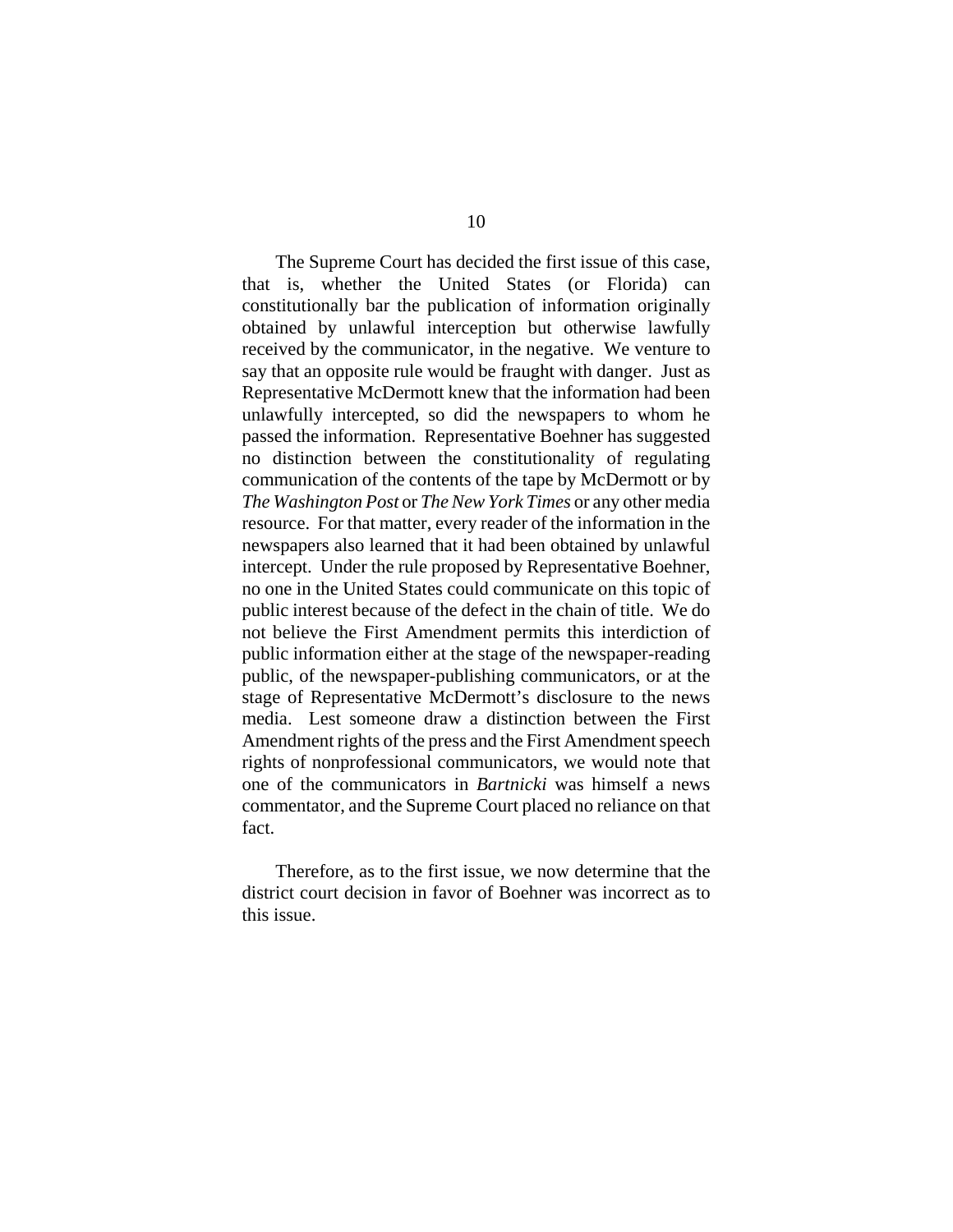II.

A.

Notwithstanding the majority's view that the district court was incorrect as to the *Bartnicki* issue, the en banc court now holds that the judgment in favor of Boehner will be upheld on a ground different than that relied upon by the district court, arising from an issue not addressed in the previous majority opinions of this court. Boehner's argument, accepted as the basis of the majority's holding that the district court should be affirmed, is that McDermott's speech was not entitled to the First Amendment protection recognized in *Bartnicki* and the cases upon which it relies, but not because the First Amendment provides no protection against the imposition of liability under 18 U.S.C. § 2511(1)(c) to the receiver of information unlawfully obtained by the transferor of the information. Rather, Boehner argues, the protections of the First Amendment are not available in an action under  $\S 2511(1)(c)$  to a public official whose First Amendment rights are otherwise limited by a body of rules unrelated to that statute. More specifically, Boehner advances an argument, which the majority accepts, that starts from the undisputed factual proposition that McDermott, as a member of the Ethics Committee of the United States House of Representatives, was subject to Committee Rule 9. That rule stated that "Committee members and staff shall not disclose any evidence relating to an investigation to any person or organization outside the Committee unless authorized by the Committee." Boehner reasons, and the majority now agrees, that because McDermott's speech was otherwise limited in this fashion by the rules, he was not afforded the First Amendment protection recognized in *Bartnicki* against liability for disclosure under the wiretap statutes of the United States and Florida. I find this reasoning to be a *non sequitur*.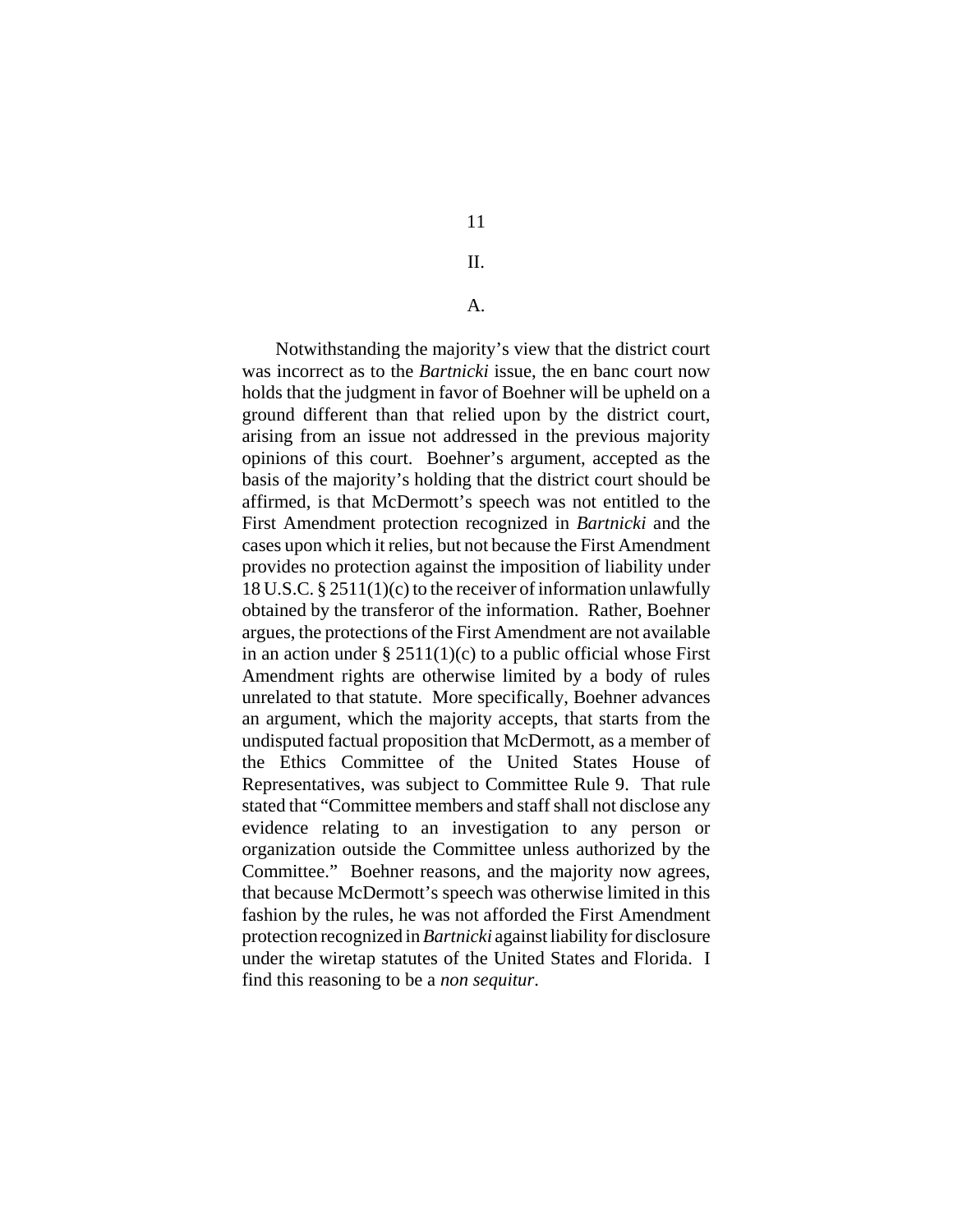The majority relies on such cases as *Zacchini v. Scripps-Howard Broad. Co.*, 433 U.S. 562 (1977), for the proposition that the Supreme Court has sustained restrictions on disclosure of information even though the information was lawfully obtained. Maj. Op. at 9. It is true that in *Zacchini* the Supreme Court recognized the right of a performer to recover for the economic loss caused by the uncompensated broadcast of his performance under the state law tort of infringement of the performer's "right of publicity." By no means, though, did the Court in *Zacchini* hold that its conclusion that the First Amendment did not protect the broadcaster against that cause of action deprived it of First Amendment protection in all circumstances and under all theories of law related to its possible broadcast of performances. Indeed, the *Zacchini* Court expressly stated:

It is evident, and there is no claim here to the contrary, that petitioner's state-law right of publicity would not serve to prevent respondent from reporting the newsworthy facts about petitioner's act.

433 U.S. at 574 (footnote omitted). As Justice Powell noted in dissent,

The holding today is summed up in one sentence: "Wherever the line in particular situations is to be drawn between media reports that are protected and those that are not, we are quite sure that the First and Fourteenth Amendments do not immunize the media when they broadcast a performer's entire act without his consent."

*Id.* at 579 (Powell, J., dissenting) (quoting *id.* at 574-75). Indeed, the *Zacchini* Court was at pains to note that "[p]etitioner does not seek to enjoin the broadcast of his performance; he simply wants to be paid for it." *Id.* at 578.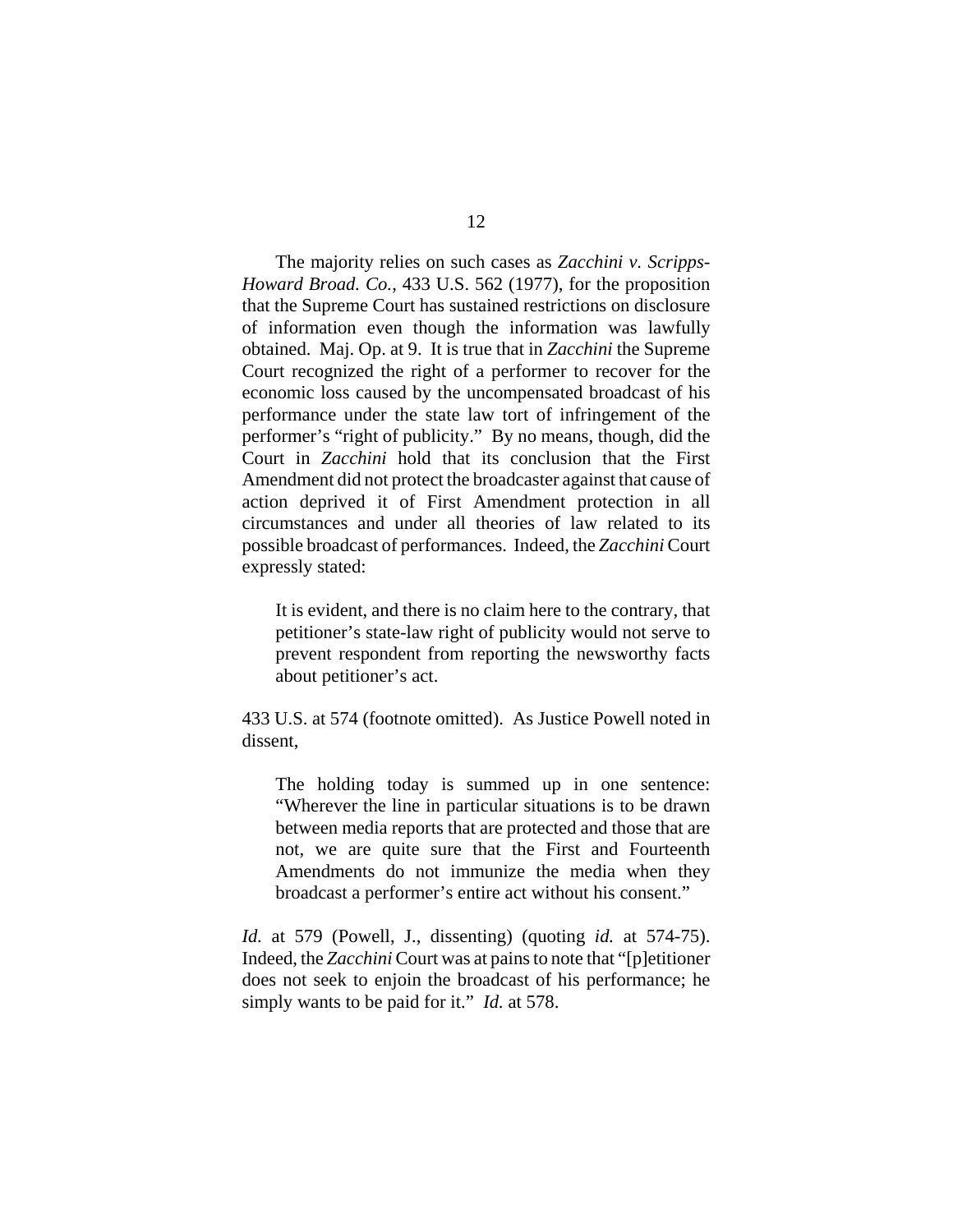In short, *Zacchini* is not analogous to the case at bar. It would perhaps be analogous were we passing on the authority of the congressional committee to enforce its rule against McDermott in the face of a First Amendment claim, but that is not our case.

Likewise, the majority's reliance on *Cohen v. Cowles Media Co.*, 501 U.S. 663 (1991), is misplaced. That case holds no more than that a person with whom a newspaper has made a contract not to publish certain information may recover damages when the defendant has breached that contract. The opinion in *Cohen*, while short and narrow, nonetheless distinguishes a contract claim from, for example, an action for libel or defamation:

Nor is Cohen attempting to use a promissory estoppel cause of action to avoid the strict requirements for establishing a libel or defamation claim. . . . Cohen could not sue for defamation because the information disclosed [his name] was true.

*Id.* at 671 (internal citations and punctuation omitted). Thus, the Court expressly distinguished the *Cohen* facts from *Hustler Magazine, Inc. v. Falwell*, 485 U.S. 46 (1988), wherein the Court had "held that the constitutional libel standards apply to a claim alleging that the publication of a parody was a state-law tort of intentional infliction of emotional distress." *Cohen*, 501 U.S. at 671.

Again, the *Cohen* Court by no means held that the recognition of one limitation on First Amendment protection of a particular communication rendered the First Amendment inapplicable to that communication for other purposes. Just so today. It may well be that the Committee's rule constitutes a valid limitation on McDermott's speech. For reasons set forth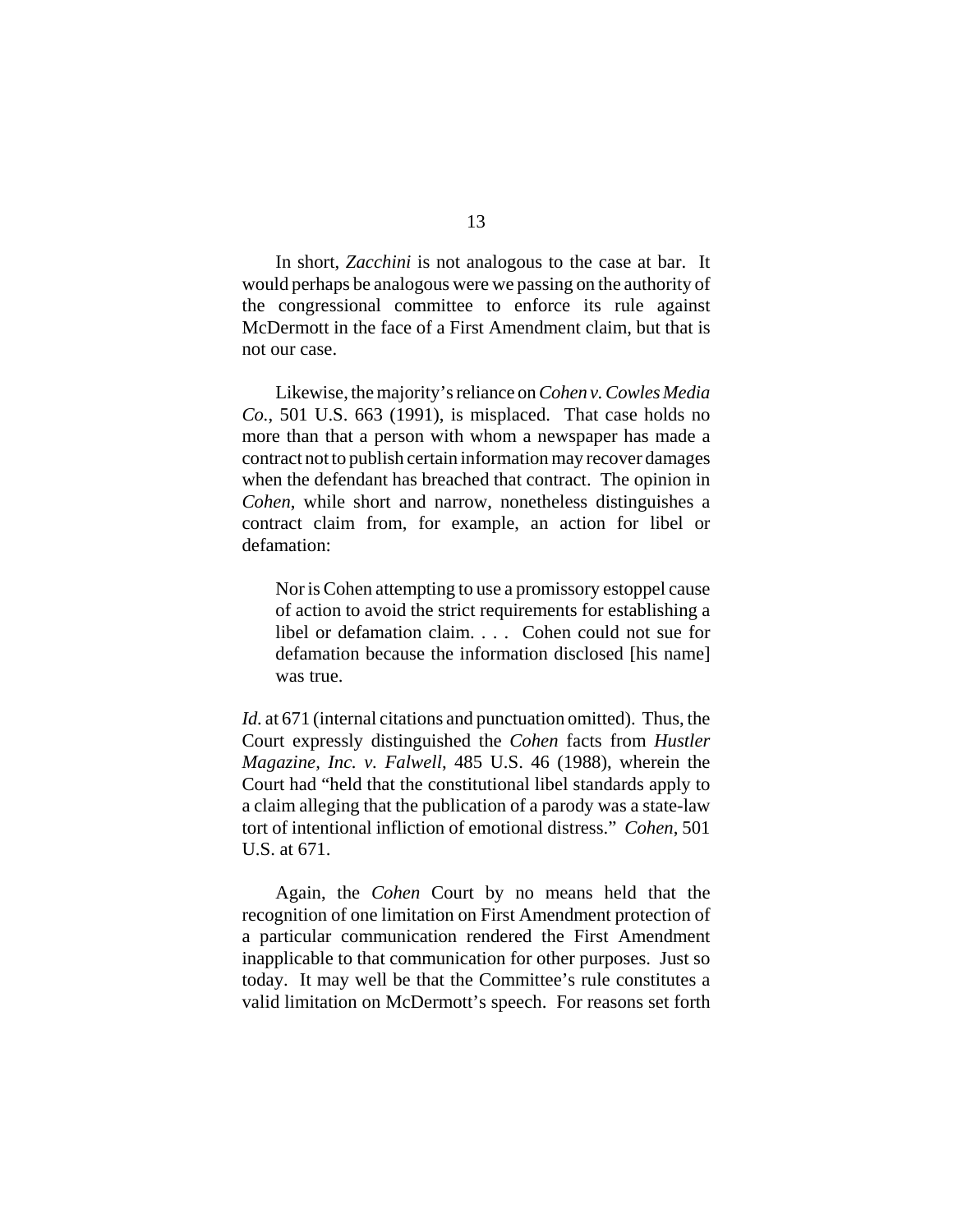below, that is by no means clear to me. It is clear that even if that is the case, the rule cannot deprive the speech of all First Amendment protection.

The majority further relies on *Seattle Times Co. v. Rhinehart*, 467 U.S. 20 (1984). That case stands for nothing more than the proposition that

where a protective order is entered on a showing of good cause as required by Rule 26(c), is limited to the context of pretrial civil discovery, and does not restrict the dissemination of the information if gained from other sources, it does not offend the First Amendment.

*Id.* at 37 (footnote omitted). That holding simply has no application to the case before us.

Finally, the majority places strongest reliance on *United States v. Aguilar*, 515 U.S. 593 (1995), a case it describes as "closely analogous to this one." Maj. Op. at 10. I can do little to improve on the majority's description of that case, which upheld the restriction of the disclosure of a confidential wiretap as applied to a federal district judge. Like the other cases discussed above, that holding is not on point for the issue before us. First, although it is true that the Court relied in part on the "special duties of nondisclosure" associated with Aguilar's position as a federal judge, the Court also stressed the fact that the statute at issue there did "not impose such a restriction [on disclosure] generally, but only upon those who disclose wiretap information 'in order to obstruct, impede, or prevent' the interception." *United States v. Aguilar*, 515 U.S. 593, 605 (1995) (quoting 18 U.S.C. § 2232(c) (current version at 18 U.S.C. § 2511(1)(c))), so at least one ground of the *Aguilar* decision has no application here. Second, we are not charged today with deciding the validity of the restriction placed on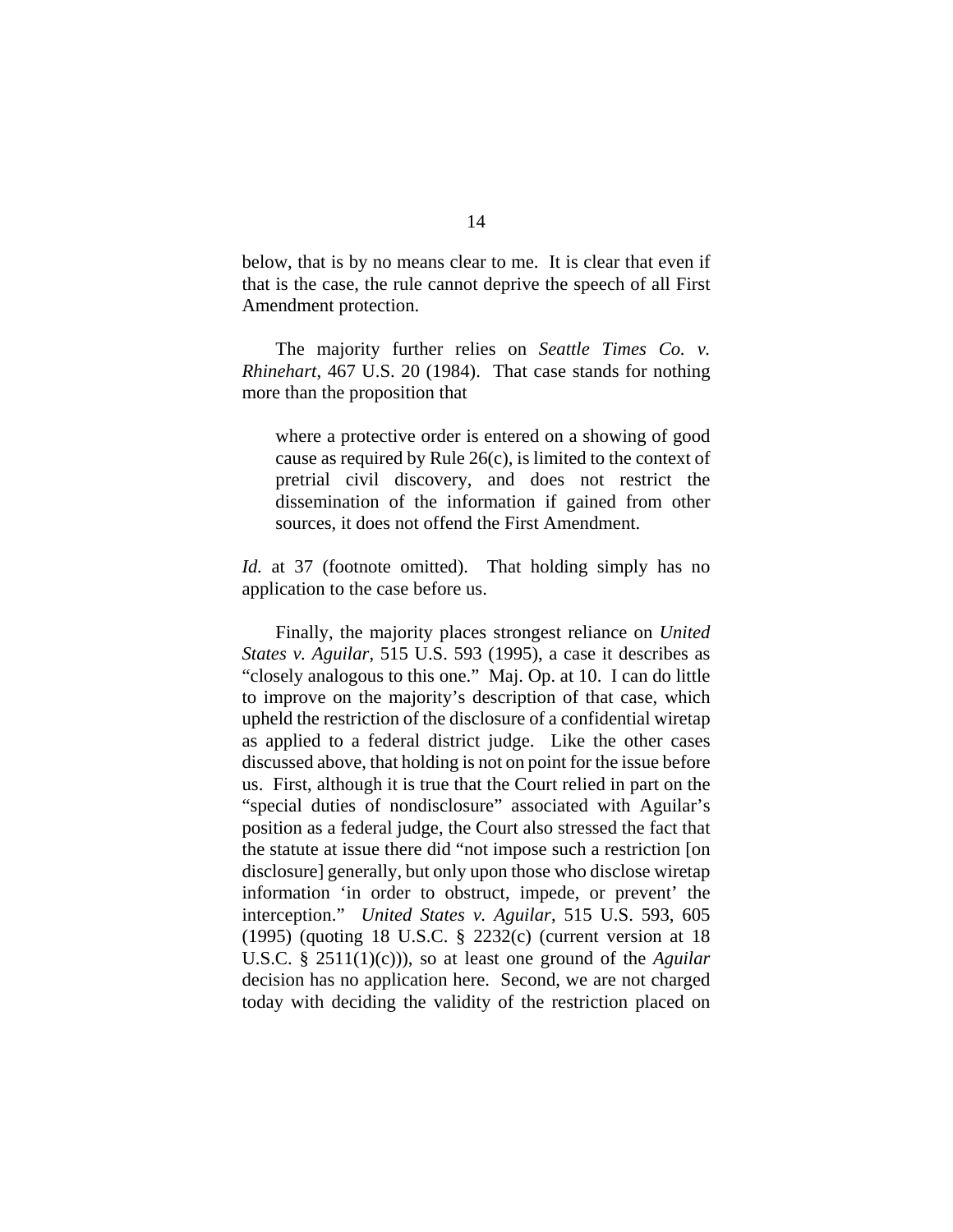McDermott's speech by the House Committee rule. If we were, then perhaps this would be an analogous case governed by *Aguilar*. The statute at issue in *Aguilar* was closely connected with the "special duty of nondisclosure" that limited the defendant's First Amendment rights. The Supreme Court concluded that a "Federal District Court Judge who learned of a confidential wiretap application from the judge who had authorized the interception, and who wished to preserve the integrity of the court," *Aguilar*, 515 U.S. at 606, had no First Amendment defense against a statute prohibiting "the disclosure of information that a wiretap has been sought or authorized," *id.* at 602. It does not follow that Representative McDermott's violation of a House Committee rule deprives him of a First Amendment defense to every other nondisclosure law, including  $§ 2511(c)$  – which in this case is unrelated to whatever "special duty of nondisclosure" McDermott may have had as a member of Congress. Rather, we are charged with determining the constitutionality of applying § 2511 in circumstances directly paralleling those considered by the Supreme Court in *Bartnicki*. The Court in *Bartnicki* upheld the constitutional protection of the possessor of information originally obtained through an unlawful eavesdropping by another. *Aguilar* in no way speaks to that question.

Again, were we considering the validity of the Committee's rule as applied to McDermott's conduct, the cases relied upon by the majority would be instructive – perhaps compelling. But we are not. If the House Committee rules created a private right of action – a most dubious possibility – those cases would be instructive. But neither of those theories is before us. We are reviewing a case governed by *Bartnicki*, and *Bartnicki*'s holding should prevail. Under that holding, we should reverse the decision of the district court and order this case dismissed.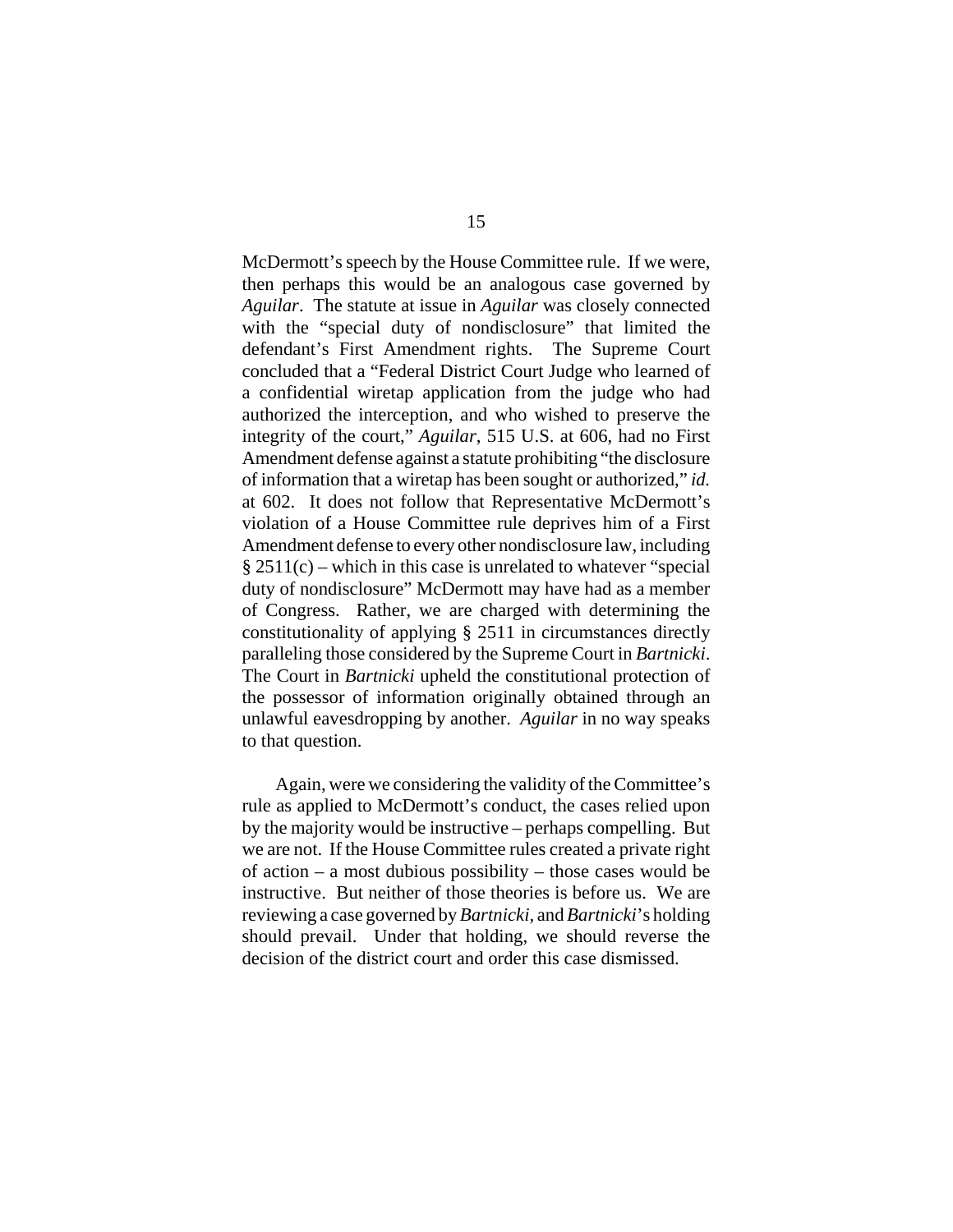I note that the district court declined to apply *Aguilar* on the theory that "it is outside the realm of the courts to construe Congressional rules that present significant ambiguities." *Boehner v. McDermott*, 332 F. Supp. 2d 149, 162 (D.D.C. 2004). I fully agree. As the district court noted, *United States v. Rostenkowski*, 59 F.3d 1291 (D.C. Cir. 1995), "permits [the courts] to take limited judicial cognizance of the [Ethics Committee Rules]." *Boehner v. McDermott*, 332 F. Supp. 2d 149, 162 (D.D.C. 2004). However, as the district court further noted, *Rostenkowski* also "makes clear that it is outside the realm of the courts to construe Congressional rules that present significant ambiguities." *Id.* (citing 59 F.3d at 1312). Again, I fully agree. The *Rostenkowski* Court correctly stated, as the district court noted, that the courts "cannot presume to interpret [the rule]" of a House of Congress when that rule contains ambiguity. *See id.* We must leave for the coordinate branch of government the interpretation of its own rules. Committee Rule 9 states that "Committee members and staff shall not disclose any evidence relating to an investigation to any person or organization outside the Committee unless authorized by the Committee." *See* Maj. Op. at 11. From the face of the rule, it is hardly unambiguous that the rule forbids disclosure of information obtained by a member – such as McDermott – from private citizens such as the Martins. The tape in question had never become the possession of the Committee, although the Martins may well have intended that it do so. Nor is it by any means pellucid that the tape was "evidence related to an investigation" within the meaning of the rule at the time the Martins turned it over to McDermott. The release by McDermott was not in violation of an unambiguous rule.

B.